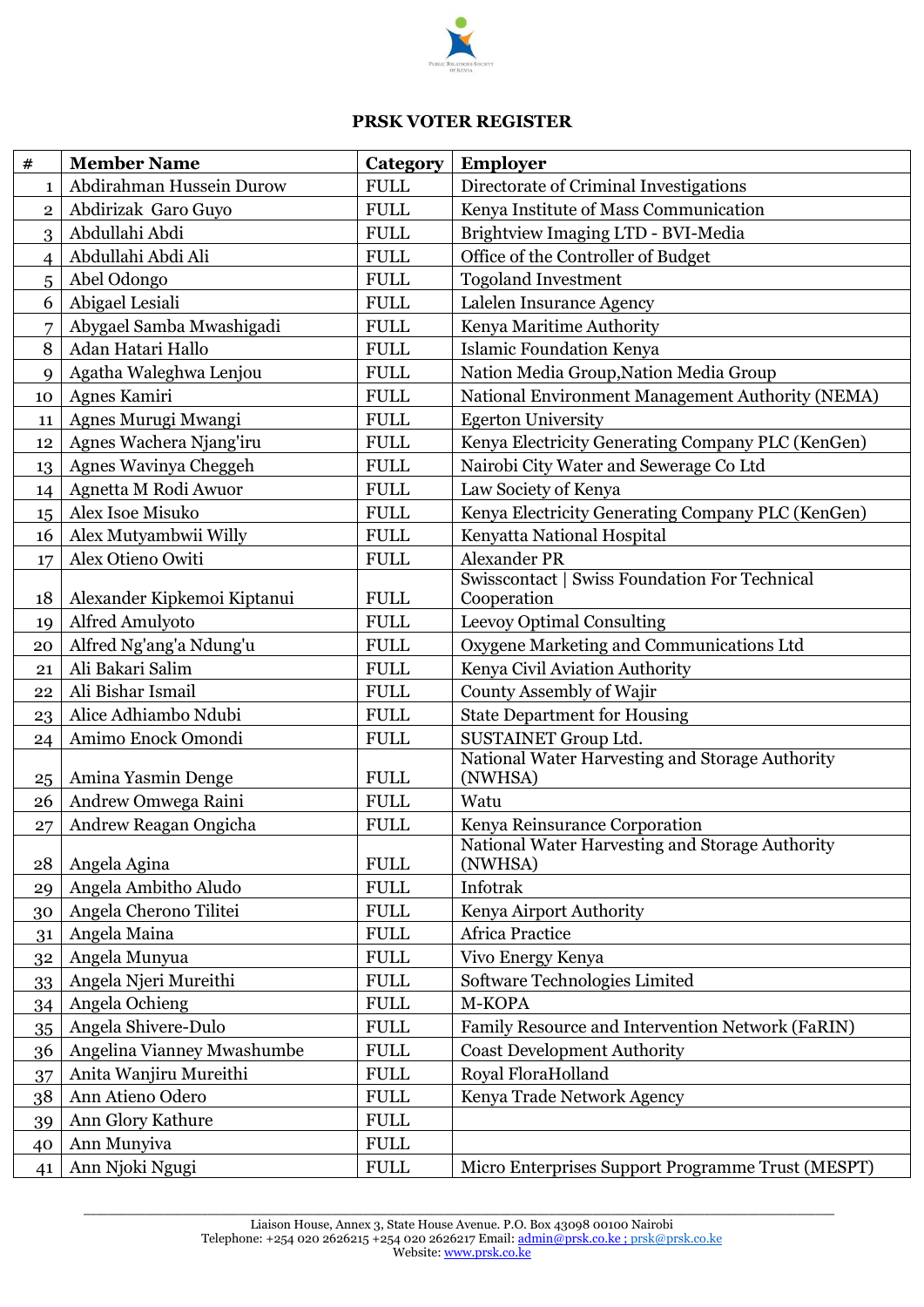

| 42 | Ann Wairimu                      | <b>FULL</b> | The Real IPM Company Kenya                             |
|----|----------------------------------|-------------|--------------------------------------------------------|
| 43 | Annastacia Kulola                | <b>FULL</b> | Kenya Ports Authority                                  |
| 44 | Annastasia Kamaa Muasa           | <b>FULL</b> | Office of the Auditor-General (OAG)                    |
| 45 | Anne Kaari Muthamia              | <b>FULL</b> | Kenya Forest Service                                   |
| 46 | Anne Kanini Mutui                | <b>FULL</b> | Kenya Tourism Board                                    |
| 47 | Anne Maina Kipchirchir           | <b>FULL</b> | Kenya Railways                                         |
| 48 | Anne Njoroge                     | <b>FULL</b> | Kenya Ports Authority                                  |
| 49 | Anne Rose Wambui Kairu           | <b>FULL</b> | Office of the Auditor-General (OAG)                    |
| 50 | Anne Sagase Shijenje             | <b>FULL</b> |                                                        |
| 51 | Anne Wambui Wanjiru              | <b>FULL</b> | Ushuru Sacco Society Limited                           |
| 52 | Anne Wanyande                    | <b>FULL</b> | Safaricom PLC                                          |
| 53 | Anne Wanyoike                    | <b>FULL</b> |                                                        |
| 54 | Annette Mutuku                   | <b>FULL</b> | <b>VeloCT</b> Communications                           |
| 55 | Annette Wanjiru Wachira          | <b>FULL</b> |                                                        |
| 56 | Annie Anyango Obiero             | <b>FULL</b> | Anti-Counterfeit Agency                                |
| 57 | Anthony Gitonga Maina            | <b>FULL</b> | <b>Bayer East Africa</b>                               |
| 58 | Anthony Manjeru Mwangi           | <b>FULL</b> | Salaries and Remuneration Commission                   |
| 59 | Anthony Matheka                  | <b>FULL</b> | MultiChoice Kenya Ltd                                  |
| 60 | Anthony Matheka Mutua            | <b>FULL</b> | AM Communication Ltd                                   |
| 61 | Anthony Mugo                     | <b>FULL</b> | Apex Porter Noveli                                     |
| 62 | Anthony Wafula Nyongesa          | <b>FULL</b> | <b>Hivos Foundation</b>                                |
| 63 | Antonette Naanyu Karbolo         | <b>FULL</b> | Sports Arts and Social Development Fund                |
| 64 | Antony George Mwangi             | <b>FULL</b> | <b>Capital Markets Authority</b>                       |
| 65 | Antony Kibara Gicira             | <b>FULL</b> | <b>CPF Financial Services</b>                          |
| 66 | Antony Kimemia Kiarie            | <b>FULL</b> |                                                        |
| 67 | Arik Alenga Karani               | <b>FULL</b> | Wikimedia Foundation                                   |
| 68 | Arnold Ageta                     | <b>FULL</b> | County Assembly of Nyamira                             |
| 69 | Arnold Musalia                   | <b>FULL</b> | Energy and Petroleum Regulatory Authority (EPRA)       |
| 70 | Arusei Sheila J                  | <b>FULL</b> | Eldoret Water and Sanitation Co Ltd                    |
| 71 | Asha William                     | <b>FULL</b> | <b>County Assembly of Mombasa</b>                      |
| 72 | Asienwa Isaac John               | <b>FULL</b> | Kenya Electricity Generating                           |
| 73 | Assumpta Mwikali Mutiso          | <b>FULL</b> |                                                        |
| 74 | Awino Gilbert                    | <b>FULL</b> | <b>KMM</b> Communications                              |
| 75 | Ayeni Adekunle                   | <b>FULL</b> | Plaqad Nigeria                                         |
| 76 | B. Amy Wanja Wahome              | <b>FULL</b> | Oxygene Marketing and Communications Ltd               |
| 77 | Barbara Mumbua Muoki             | <b>FULL</b> | <b>Water Resources Authority</b>                       |
| 78 | Barbara Tambo                    | <b>FULL</b> | Jomo Kenyatta University of Agriculture and Technology |
| 79 | <b>Basett Ainsworth Buyukah</b>  | <b>FULL</b> | <b>Nuclear Power and Energy Agency</b>                 |
| 80 | <b>Bashir Ismail Buro</b>        | <b>FULL</b> | <b>Garissa County Assembly</b>                         |
| 81 | Beartrice Njeri Charalampopoulos | <b>FULL</b> | <b>Golden Homes Greece</b>                             |
| 82 | Beatrice N. Kungu                | <b>FULL</b> | Ethics and Anti-Corruption Commission                  |
| 83 | Beatrice Nyamari                 | <b>FULL</b> |                                                        |
| 84 | Beatrice Omari                   | <b>FULL</b> | Office of the Director of Public Prosecutions          |
| 85 | Befry Musimbi Otsieka            | <b>FULL</b> |                                                        |
| 86 | Belinda Mulindi                  | <b>FULL</b> | Kenya Pipeline Company                                 |
| 87 | <b>Belly Jullians Orondo</b>     | <b>FULL</b> | Jullians Collection                                    |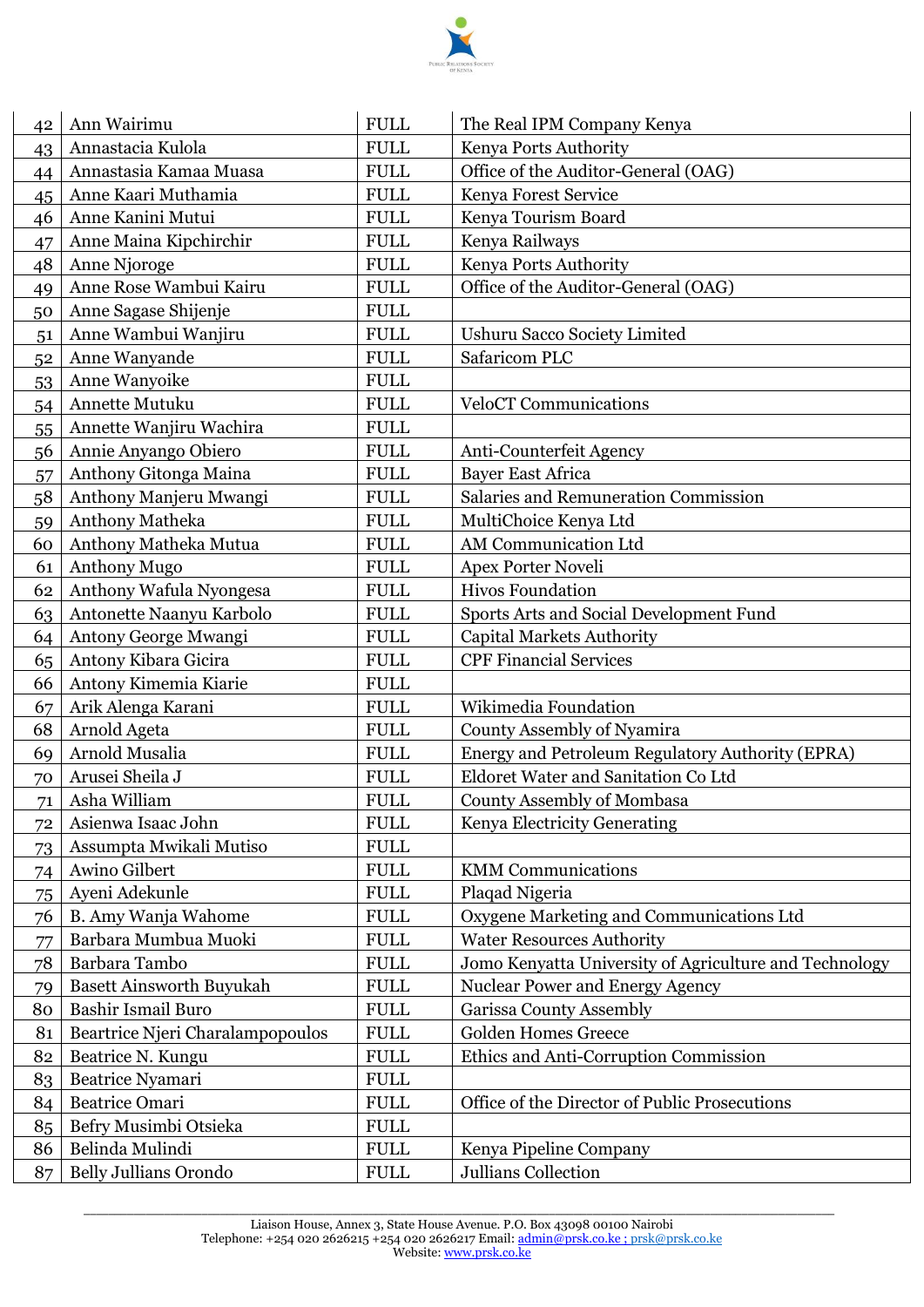

| 88  | Benson Kinyuru Munuhe           | <b>FULL</b> | Self-Employed                                                                  |
|-----|---------------------------------|-------------|--------------------------------------------------------------------------------|
| 89  | Bernadette Wainaina Ngara       | <b>FULL</b> | National Bank of Kenya                                                         |
| 90  | Bernard Kimani Njuguna          | <b>FULL</b> | Kenya Pipeline Company                                                         |
| 91  | <b>Bernard Mwendwa</b>          | <b>FULL</b> | Ministry of EAC                                                                |
| 92  | Bernard Omwenga Osero           | <b>FULL</b> | Kenya Ports Authority                                                          |
| 93  | Bernice Mugure Mwaniki          | <b>FULL</b> | Murang'a University of Technology                                              |
| 94  | Beryl Adhiambo Opiyo            | <b>FULL</b> | <b>Avant Communications Limited</b>                                            |
| 95  | Bessie Valerie Atieno           | <b>FULL</b> | Privatization Commission                                                       |
| 96  | Beth Wanjira                    | <b>FULL</b> | <b>Engineers Board of Kenya</b>                                                |
| 97  | <b>Betsy Namisi</b>             | <b>FULL</b> | Kenya Forestry Research Institute                                              |
|     | Betty Christine Kananu Kiruki - |             |                                                                                |
| 98  | Kabira                          | <b>FULL</b> | Output Media                                                                   |
| 99  | Beverlyn Naliaka Wangila        | <b>FULL</b> | Tim-Sky Media Services                                                         |
| 100 | <b>Biko Chachah</b>             | <b>FULL</b> | Apex Porter Noveli                                                             |
| 101 | <b>Billow Adan Abdi</b>         | <b>FULL</b> | Parliament of Kenya                                                            |
| 102 | <b>Billy Omondi</b>             | <b>FULL</b> | <b>Higher Education Loans Board</b>                                            |
| 103 | Boaz Kipngenoh Tonui            | <b>FULL</b> | Kenya Revenue Authority                                                        |
| 104 | Bobi T. Odiko                   | <b>FULL</b> | <b>East African Legislative Assembly</b>                                       |
| 105 | <b>Boniface Mwalii</b>          | <b>FULL</b> | <b>HIVOS</b>                                                                   |
| 106 | <b>Bosco Magare</b>             | <b>FULL</b> | Chemelil Sugar Company Limited                                                 |
| 107 | Brenda Atieno Aketch            | <b>FULL</b> | Kenya Pipeline Company                                                         |
| 108 | Brenda Nkirote Kaaria           | <b>FULL</b> | Konza Technopolis Development Authority                                        |
| 109 | Brenda Nnelima Mussoko          | <b>FULL</b> | PRHUT Ltd                                                                      |
| 110 | Brenda Valentine Adhiambo Awiti | <b>FULL</b> | Kenya National Highways Authority                                              |
| 111 | Brendah Nashilluh Kabindio      | <b>FULL</b> | <b>Masinde Muliro University</b>                                               |
| 112 | Brian Kuira                     | <b>FULL</b> | Oxygene Marketing and Communications Ltd                                       |
| 113 | <b>Brian Owino Abook</b>        | <b>FULL</b> | National Biosafety Authority of Kenya                                          |
| 114 | Brian Sagala                    | <b>FULL</b> | <b>TakaTaka Solutions</b>                                                      |
| 115 | Calorine Wandiri Murithi        | <b>FULL</b> | <b>KESRA/KRA</b>                                                               |
| 116 | Calvin Steve Nyagudi            | <b>FULL</b> | The Kenya Electricity Transmission Company                                     |
| 117 | Camilla Owora                   | <b>FULL</b> | Boomplay-Transsnet Music Kenya                                                 |
| 118 | Carlos Kimutai Cheluget         | <b>FULL</b> | <b>Central Rift Valley Water</b>                                               |
| 119 | Carol Kinuthia                  | <b>FULL</b> | National Authority for the Campaign Against Alcohol and<br>Drug Abuse (NACADA) |
| 120 | Carol Wairugu                   | <b>FULL</b> | <b>Ogilvy Public Relations</b>                                                 |
| 121 | Carol Wanza Muathe              | <b>FULL</b> | Newmark Group Limited                                                          |
| 122 | Carol Warui                     | <b>FULL</b> | <b>Ogilvy Public Relations</b>                                                 |
| 123 | Caroline Gathoni Thiong'o       | <b>FULL</b> | <b>Amref Flying Doctors</b>                                                    |
| 124 | Caroline Kwamboka Kinyulusi     | <b>FULL</b> |                                                                                |
| 125 | Caroline Muema                  | <b>FULL</b> | Office of the Director of Public Prosecutions                                  |
| 126 | Caroline Mulwa                  | <b>FULL</b> | Kenya Private Sector Alliance                                                  |
| 127 | Caroline Mwaura                 | <b>FULL</b> | <b>International Justice Mission</b>                                           |
| 128 | Caroline Wachugha Mwashigadi    | <b>FULL</b> | Nairobi City Water and Sewerage Co Ltd                                         |
|     |                                 |             | National Authority for the Campaign Against Alcohol and                        |
| 129 | Caroline Waithira Kahiu         | <b>FULL</b> | Drug Abuse (NACADA)                                                            |
| 130 | Carolyne K. Muthaura            | <b>FULL</b> | <b>Engage BCW</b>                                                              |
| 131 | Carolyne Mutindi Kimeu          | <b>FULL</b> |                                                                                |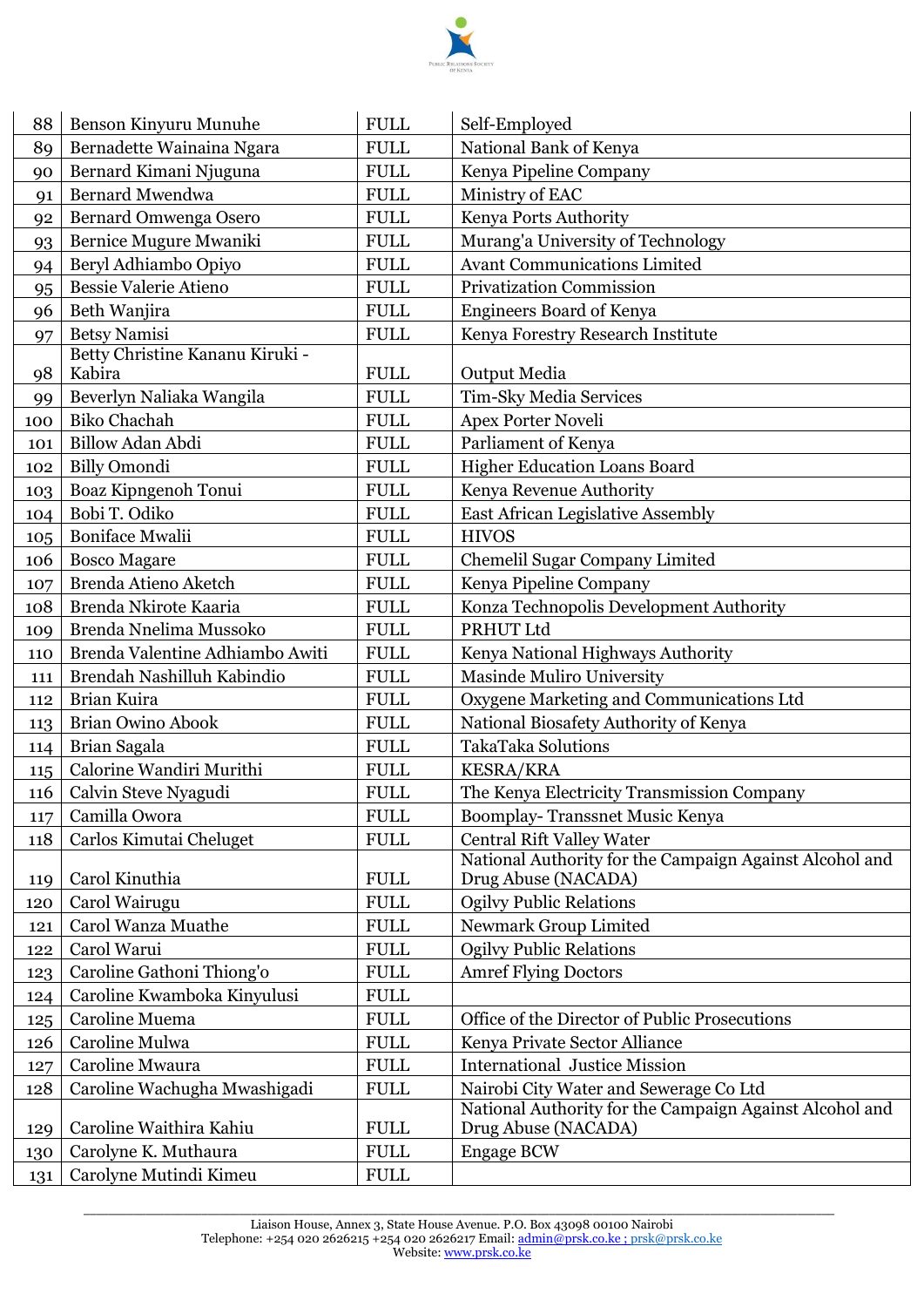

| 132 | Carolyne Nekesa               | <b>FULL</b> | <b>AAR</b> Insurance                               |
|-----|-------------------------------|-------------|----------------------------------------------------|
| 133 | Carolyne Nyarang'o            | <b>FULL</b> | Apex Porter Noveli                                 |
| 134 | Carolyne Tunnen Ingutiah      | <b>FULL</b> | Independent Medico-Legal Unit                      |
| 135 | Catherine Awuor               | <b>FULL</b> | <b>Bank of Africa</b>                              |
| 136 | Catherine Butaki              | <b>FULL</b> | Kenya Rural Roads Authority                        |
| 137 | <b>Catherine Chege</b>        | <b>FULL</b> | National Construction Authority                    |
| 138 | Catherine Gatetua             | <b>FULL</b> | Kenya Law Reform Commission                        |
| 139 | Catherine Khasoa              | <b>FULL</b> | <b>Optiven Group</b>                               |
| 140 | Catherine Muraguri            | <b>FULL</b> | Kenya Plant Health Inspectorate Service (KEPHIS)   |
| 141 | Catherine Muthoki Mutwiwa     | <b>FULL</b> | Kenya Water Institute                              |
| 142 | Catherine Muthoni Don         | <b>FULL</b> | Kenyatta University                                |
| 143 | Catherine Njambi Karong'o     | <b>FULL</b> | <b>Ogilvy Public Relations</b>                     |
| 144 | Catherine Wairimu Njoroge     | <b>FULL</b> | <b>National Treasury</b>                           |
| 145 | Catherine Wanjiru Ndegwa      | <b>FULL</b> | Ethics and Anti-Corruption Commission              |
| 146 | Catherine Wayua Ndioo         | <b>FULL</b> | Bamburi Cement Ltd                                 |
| 147 | Cathrine Kagendo              | <b>FULL</b> | National Bank of Kenya                             |
| 148 | Charity Katago- Kamau         | <b>FULL</b> | <b>Riverwood Productions Limited</b>               |
| 149 | Charity Njoki Wambui Supeyo   | <b>FULL</b> | Nairobi City Water and Sewerage Co Ltd             |
| 150 | Charles Kiai Gacheru          | <b>FULL</b> | <b>Inter Management Group</b>                      |
| 151 | <b>Charles Mulila</b>         | <b>FULL</b> | Cee-Davy Communications Limited                    |
| 152 | Charles Wachira Wokabi        | <b>FULL</b> | Absa Bank Kenya Plc                                |
| 153 | Charllotte Ludi Obado         | <b>FULL</b> | Kenya Commercial Bank                              |
| 154 | Cheryl Ochang                 | <b>FULL</b> | Project Services International Inc                 |
| 155 | Chrisantus Sisuma Wangalwa    | <b>FULL</b> | Profit and Loss Consulting Limited                 |
| 156 | Chrispine Onyango             | <b>FULL</b> | Apex Porter Novelli                                |
| 157 | Christina Engell Andersen     | <b>FULL</b> | Yolanda Tavares Public Relations (YTPR)            |
| 158 | Christine Masta               | <b>FULL</b> | <b>BASF</b> East Africa                            |
| 159 | Christine Mbwayo - Madoka     | <b>FULL</b> | Aga Khan University                                |
| 160 | Christine Mocheche Atunga     | <b>FULL</b> | Hazina Sacco                                       |
| 161 | Christine Mwaka Pekeshe       | <b>FULL</b> |                                                    |
| 162 | Christine Nyokabi Nyawira     | <b>FULL</b> | Multimedia University of Kenya                     |
| 163 | Christine O. Okila ~ Wochieng | <b>FULL</b> | <b>World Bank Group</b>                            |
| 164 | Christine Wairimu Jane        | <b>FULL</b> | Apex Porter Novelli                                |
| 165 | Christine Winja               | <b>FULL</b> | Kenya Wildlife Service                             |
| 166 | Christopher Maero Omumamu     | <b>FULL</b> | <b>Cause Impact Limited</b>                        |
| 167 | Christopher Musumba           | <b>FULL</b> | Independent Electoral and Boundaries Commission    |
| 168 | Cindy Stella Wamalwa          | <b>FULL</b> | American Express Global Business Travel (Amex GBT) |
| 169 | Claire Gatheru                | <b>FULL</b> | <b>Tourism Regulatory Authority</b>                |
| 170 | Claudia Mumo                  | <b>FULL</b> | Prowess Media Associates Limited                   |
| 171 | Cliff Aboki Omingo            | <b>FULL</b> | <b>Clidenet Solutions Limited</b>                  |
| 172 | Collins Wenje                 | <b>FULL</b> | <b>Higher Education Loans Board</b>                |
| 173 | Conrad Mudibo                 | <b>FULL</b> | Eco Media                                          |
| 174 | Consolata Chepchirchir        | <b>FULL</b> | Moi Teaching and Referral Hospital-Eldoret         |
| 175 | Corazon Sefu Wandimi          | <b>FULL</b> | Edelman PR                                         |
| 176 | Cornelius Ngare Kariuki       | <b>FULL</b> | Network for Adolescent and Youth of Africa (NAYA)  |
| 177 | Crispus Yankem                | <b>FULL</b> | Kenya Deposit Insurance Corporation                |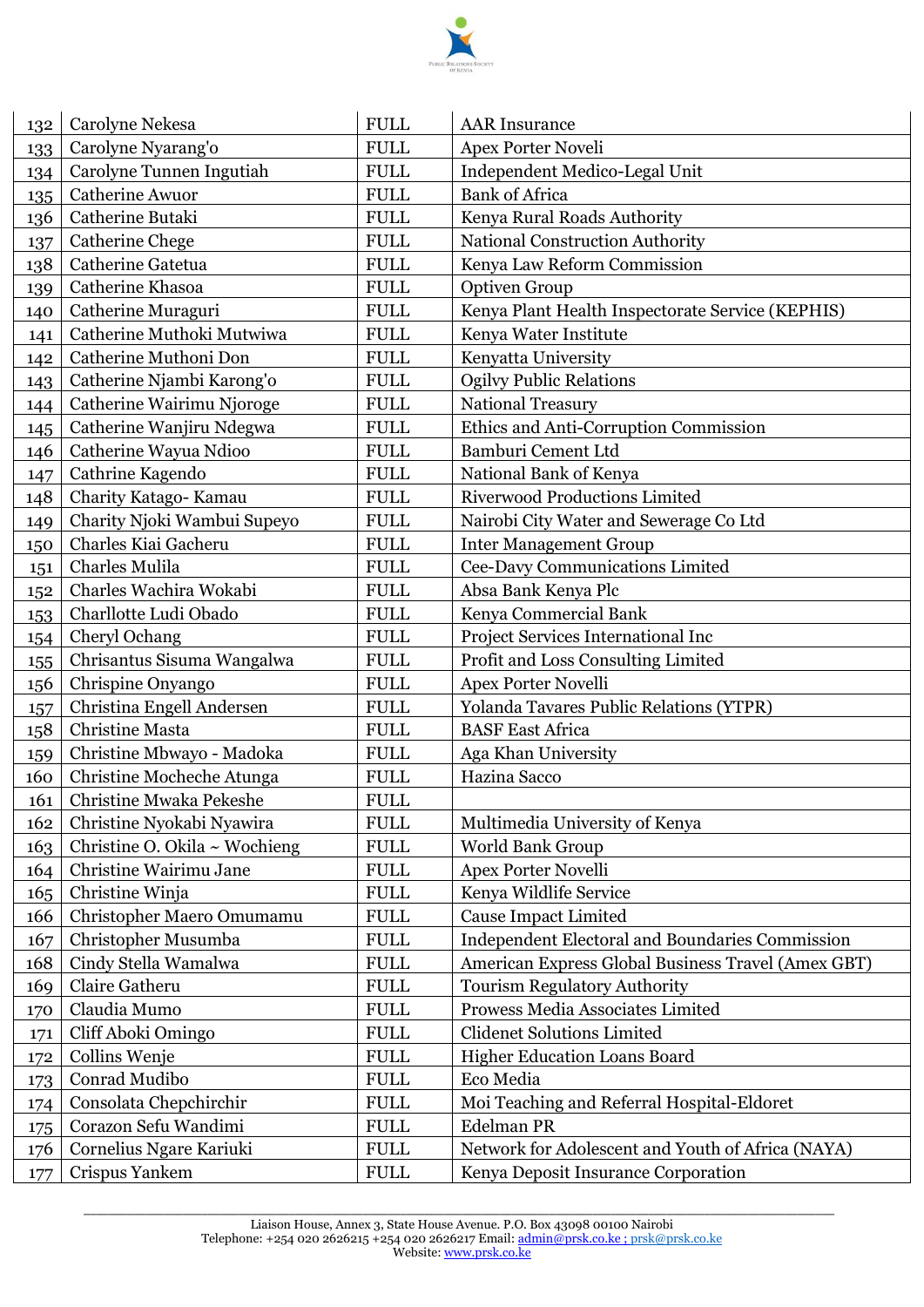

| 178 | Cynthia C.W Kinyeru              | <b>FULL</b>   | Kenya Tourism Board                                     |
|-----|----------------------------------|---------------|---------------------------------------------------------|
| 179 | Cynthia Mbesa Mutiso             | <b>FULL</b>   | Kenya School of Government                              |
| 180 | Cynthia Shimanyula Suge          | <b>FULL</b>   | Kabarak University                                      |
| 181 | Dalton Okeyo                     | <b>FULL</b>   | Kaimosi Friends University College                      |
| 182 | Damaris K Nyabuti                | <b>FULL</b>   | Dharkemmy Corporate Communications Limited              |
| 183 | Damaris Redson Safari            | <b>FULL</b>   | County Assembly of Kilifi                               |
| 184 | Daniel Kamau Mugwe               | <b>FULL</b>   |                                                         |
| 185 | Daniel M.C Kapsoot               | <b>FULL</b>   | Rural Electrification and Renewable Energy Corporation  |
| 186 | Daniel Mwanzi Nzonzo             | <b>FULL</b>   | National Irrigation Authority                           |
| 187 | Daniel Ominde Okoth              | <b>FULL</b>   | Ogilvy Africa                                           |
| 188 | Daniel Robert Aswani             | <b>FULL</b>   | PricewaterhouseCoopers                                  |
| 189 | Daphine Hope Gitonga             | <b>FULL</b>   | The ARCrayon Limited                                    |
| 190 | Dave Jones Buchere               | <b>FULL</b>   | Kenya Ports Authority                                   |
| 191 | David Osiany                     | <b>FULL</b>   | <b>Crestwood Marketing and Communications</b>           |
| 192 | David Otieno Kaunda              | <b>FULL</b>   | <b>Tourism Fund</b>                                     |
| 193 | Davies Ndolo                     | <b>FULL</b>   | <b>Terracotta Moon Agency</b>                           |
| 194 | Davis Mwasawa Mkoji              | <b>FULL</b>   | Kenya Medical Research Institute                        |
| 195 | Dayan Bahati Nzioki              | <b>FULL</b>   | Office of the Deputy President                          |
| 196 | Deborah Ghati Mupusi             | <b>FULL</b>   | <b>Parliamentary Service Commission</b>                 |
| 197 | Deborah Sang                     | <b>FULL</b>   | Moi University                                          |
| 198 | Deborah Wambui Nderitu           | <b>FULL</b>   | Kenya Institute for Public Policy Research and Analysis |
| 199 | Dennis Akwenda Odunga            | <b>FULL</b>   | Office of the Auditor-General (OAG)                     |
| 200 | Dennis Danson Oketch             | <b>FULL</b>   | <b>Independent Policing Oversight Authority</b>         |
| 201 | Dennis Onchari Chacha            | <b>FULL</b>   | Energy and Petroleum Regulatory Authority (EPRA)        |
| 202 | Desiree Gomes                    | <b>FULL</b>   | Engage BCW                                              |
| 203 | Diana Anyoso Olenja              | <b>FULL</b>   | Kenya Literature Bureau                                 |
| 204 | Diana Gichaga                    | <b>FULL</b>   |                                                         |
| 205 | Diana Mohaga Mahemba             | <b>FULL</b>   | Nairobi City Water and Sewerage Co Ltd                  |
| 206 | Diana Obath                      | <b>FULL</b>   | MultiChoice Kenya Ltd                                   |
| 207 | Dick Omondi                      | <b>FULL</b>   | Audimu                                                  |
| 208 | Dido Halake Guyatu               | <b>FULL</b>   | National Transport and Safety Authority                 |
| 209 | Dinah Wakio Ndege                | <b>FULL</b>   | Profit and Loss Consulting Limited                      |
| 210 | Dolton Chrispus Nzano            | <b>FULL</b>   | Kenya Revenue Authority                                 |
| 211 | Dominic Muchina Kabiru           | <b>FULL</b>   | Kenya National Commission for Human Rights              |
| 212 | Domnick Wambaki                  | <b>FULL</b>   | Kenya Institute of Special Education                    |
| 213 | Domtila Valerie Owino            | ${\tt FULL}$  | Kenya Airports Authority                                |
| 214 | Donald Kogai                     | <b>FULL</b>   | Oxygene Marketing and Communications Ltd                |
| 215 | Dorah Maruti Nesoba              | <b>FULL</b>   | <b>Regional Center for Mapping</b>                      |
| 216 | Dorcus Wanjiru Kamotho           | <b>FULL</b>   | Hill and Knowlton Strategies                            |
| 217 | Douglas Mwale                    | <b>FULL</b>   | Inter-Management Group Limited                          |
| 218 | Dr Mtange Margaret               | <b>FULL</b>   | Multimedia University of Kenya                          |
| 219 | Dr. Abraham Kiprop Mulwo         | <b>FULL</b>   | Moi University                                          |
|     | Dr. Idah Gatwiri Muchunku-       |               |                                                         |
| 220 | Mwenda                           | <b>FULL</b>   |                                                         |
| 221 | Dr. James Ceaser Odhiambo Oranga | <b>FULL</b>   | University of Nairobi                                   |
| 222 | Dr. John Macharia                | <b>FELLOW</b> |                                                         |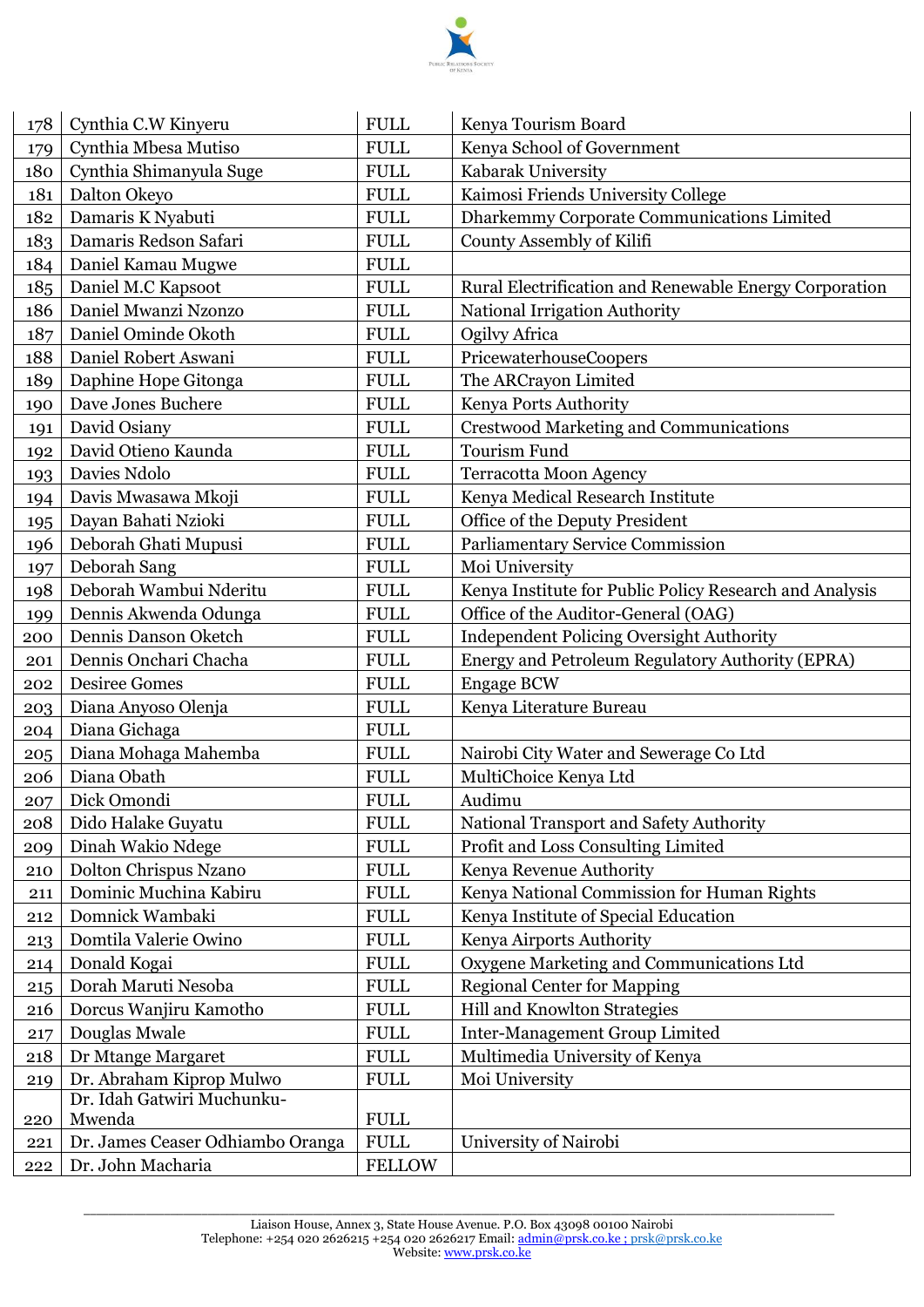

| 223 | Dr. Magdaline Ncabira Nkando | <b>FULL</b> | African Development Bank (AfDB)                   |
|-----|------------------------------|-------------|---------------------------------------------------|
| 224 | Dr. Mercy Wambui Mwangi      | <b>FULL</b> | Nairobi City Water and Sewerage Co Ltd            |
| 225 | Dr. Moses Otieno Owino       | <b>FULL</b> | Kwale International Sugar Company                 |
| 226 | Dr. Mwongela Mikwa           | <b>FULL</b> | National Council for Population Development       |
| 227 | Dr. Osir Otteng              | <b>FULL</b> |                                                   |
| 228 | Dr. Sam Kamau                | <b>FULL</b> |                                                   |
| 229 | Dr. Wilfred Marube           | <b>FULL</b> | Kenya Export Promotion and Branding Agency        |
| 230 | Ebby Jerugut Samoei - Bolei  | <b>FULL</b> |                                                   |
| 231 | Eddah Mwangi                 | <b>FULL</b> |                                                   |
| 232 | <b>Eddy Raichenah</b>        | <b>FULL</b> | <b>Inter-Management Group Limited</b>             |
| 233 | Edgar Omenda Aswani          | <b>FULL</b> | Independent Electoral and Boundaries Commission   |
| 234 | <b>Edith Osoro</b>           | <b>FULL</b> | Ernst                                             |
| 235 | Ednah Kimani Wambui Kimani   | <b>FULL</b> | Oxygene Marketing and Communications Ltd          |
| 236 | Edward Cedric Okumu Opany    | <b>FULL</b> | The Commission on Administrative Justice          |
| 237 | Edward Wanyonyi Walekhwa     | <b>FULL</b> | Coffey International Ltd                          |
| 238 | Edwin Angima                 | <b>FULL</b> | Nairobi City Water and Sewerage Co Ltd            |
| 239 | Edwin Kinyua                 | <b>FULL</b> | <b>Brettcom</b>                                   |
| 240 | Edwin Muthabuku Kamami       | <b>FULL</b> | Kenya Reinsurance Corporation                     |
|     |                              |             | Kisumu Water and Sanitation Company Limited       |
| 241 | Eldah Aketch Odongo          | <b>FULL</b> | (KIWASCO)                                         |
| 242 | Elijah Miano                 | <b>FULL</b> | Kenya Airports Authority                          |
| 243 | Elizabeth (Lizz) Ntonjira    | <b>FULL</b> | <b>Amref Health Africa</b>                        |
| 244 | Elizabeth Adhiambo Sangira   | <b>FULL</b> | Nairobi City Water and Sewerage Co Ltd            |
| 245 | Elizabeth Cook               | <b>FULL</b> | <b>Tell-Em Public Relations</b>                   |
| 246 | Elizabeth Kamanthe Nzioki    | <b>FULL</b> | Chai Sacco                                        |
| 247 | Elizabeth Luvonga            | <b>FULL</b> | <b>Water Resources Authority</b>                  |
| 248 | Elizabeth Mulae - Mutemi     | <b>FULL</b> | Micro and Small Enterprise Authority              |
| 249 | Elizabeth Mwai               | <b>FULL</b> | Kenya Medical Supplies Authority                  |
| 250 | Elizabeth Wambui Muiruri     | <b>FULL</b> | Save the Child                                    |
| 251 | Elizabeth Wambui Oywaya      | <b>FULL</b> | Heifer International                              |
| 252 | Elvina Majiwa                | <b>FULL</b> | Salaries and Remuneration Commission              |
| 253 | Elvis S. Njuguna Gitau       | <b>FULL</b> | Anti-Doping Agency of Kenya                       |
| 254 | Emily Khakasa Mwasame        | <b>FULL</b> | Carrefour Kenya                                   |
| 255 | Emily Mutali Shanyisa        | <b>FULL</b> | Kenya Ports Authority                             |
| 256 | Emily Wanja Kangichu         | <b>FULL</b> | <b>Equity Bank</b>                                |
| 257 | Emma Mueni Murangiri         | <b>FULL</b> |                                                   |
| 258 | Emmaculate Mwikali Mwangome  | <b>FULL</b> | Agricultural Society of Kenya                     |
| 259 | Emmah Anne Shisoka           | <b>FULL</b> | The Standard Group PLC                            |
| 260 | Emmanuel W. Wandera          | <b>FULL</b> | Kenya Electricity Generating Company PLC (KenGen) |
| 261 | Enid Mukiri                  | <b>FULL</b> | Kenya Yearbook Editorial Board                    |
| 262 | Eric Mwenda Murithi          | <b>FULL</b> | <b>Creative Plus Limited</b>                      |
| 263 | Eric Shimoli                 | <b>FULL</b> |                                                   |
| 264 | Erick Litoro Ngobilo         | <b>FULL</b> | County Assembly of Bungoma                        |
| 265 | Erickson Ombisa Keya         | <b>FULL</b> | Safaricom PLC                                     |
| 266 | Esther Gikonyo               | <b>FULL</b> |                                                   |
| 267 | Esther Kagiri, MBS           | <b>FULL</b> | Globetrack International.                         |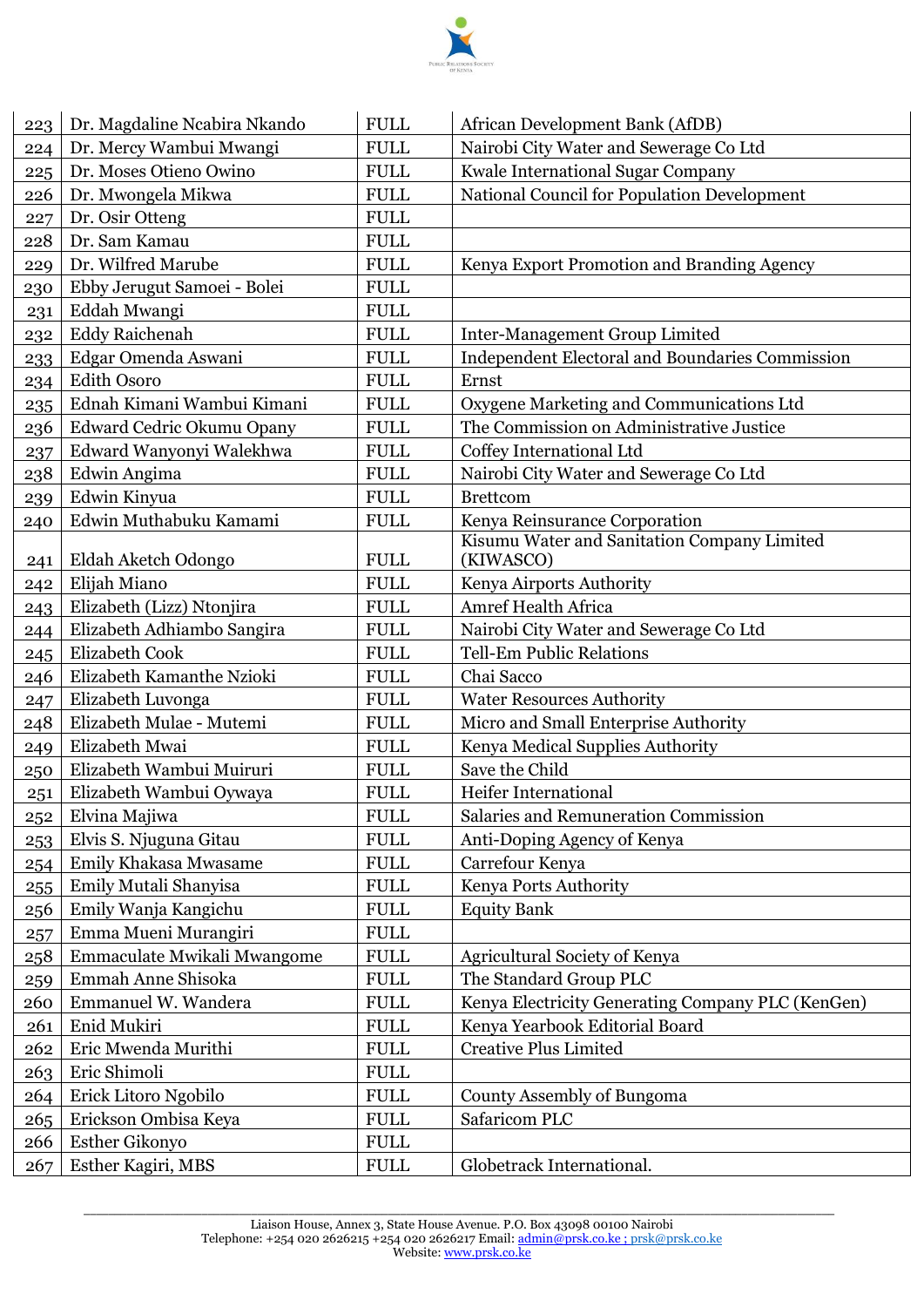

| 268 | <b>Esther Lusweti</b>          | <b>FULL</b>   | Hand in Hand Eastern Africa                        |
|-----|--------------------------------|---------------|----------------------------------------------------|
| 269 | Esther Musyoka                 | <b>FULL</b>   | <b>Nuclear Power and Energy Agency</b>             |
| 270 | Esther Muthoni Kigutu          | <b>FULL</b>   | County Government of Nyandarua                     |
| 271 | Esther Nduku Ngomeli           | <b>FULL</b>   | <b>Redhouse Group</b>                              |
| 272 | Esther Njumbi Kihanya          | <b>FULL</b>   | County Government of Embu                          |
| 273 | <b>Esther Sserwanga</b>        | <b>FULL</b>   | Sikika Consulting                                  |
| 274 | Eunice Kalunde Kilonzo         | <b>FULL</b>   | Safaricom Plc                                      |
| 275 | Eunice Kijana                  | <b>FULL</b>   | Multimedia University of Kenya                     |
| 276 | Eunice Muthamia                | <b>FULL</b>   | Ministry of ICT, Innovation and Youth Affairs      |
| 277 | Eunice Waceke Mbugua           | <b>FULL</b>   | <b>KPLC</b>                                        |
| 278 | Eunice Wanjiku Chege           | <b>FULL</b>   | PR Consultant                                      |
| 279 | Evans Nyangena Nyamwaka        | <b>FULL</b>   | <b>Competition Authority of Kenya</b>              |
| 280 | Evans Omulo                    | <b>FULL</b>   | State Department for Housing and Urban Development |
| 281 | Evelyn Mbuni                   | <b>FULL</b>   | Kenya National Commission for UNESCO               |
| 282 | Evelyn Mwaura                  | <b>FULL</b>   | Kenya Electricity Generating Company PLC (KenGen)  |
| 283 | <b>Evelyne Achieng Serro</b>   | <b>FULL</b>   |                                                    |
| 284 | <b>Evelyne Kopar</b>           | <b>FULL</b>   | <b>Ogilvy Public Relations</b>                     |
| 285 | Evelyne Mshai Mwakina          | <b>FULL</b>   | Kenya Broadcasting Corporation                     |
| 286 | Evelyne Mwawasi Wamae          | <b>FULL</b>   | Kenya Trade Network Agency                         |
| 287 | Evelyne Wachuka Kareu          | <b>FULL</b>   | New KCC Limited                                    |
| 288 | Evelyne Wanjiru Gatimu Muchigi | <b>FULL</b>   | <b>CPF Financial Services</b>                      |
| 289 | Evelyne Wanjugu Wandaka        | <b>FULL</b>   | Pan African Climate Justice Alliance               |
|     |                                |               | National Water Harvesting and Storage Authority    |
| 290 | Everlyne Shiundu Lutta         | <b>FULL</b>   | (NWHSA)                                            |
| 291 | Ezekiel Kuloba                 | <b>FULL</b>   | <b>Bumula Constituency Office</b>                  |
| 292 | Ezra Kirui                     | <b>FULL</b>   | <b>County Government of Bomet</b>                  |
| 293 | Fadhili Edwin Maina Kanini     | <b>FULL</b>   | <b>Inter Management Group</b>                      |
| 294 | <b>Faith Chebet</b>            | <b>FULL</b>   | Kenya Association of Manufacturers                 |
| 295 | Faith Chepkemei Lang'at        | <b>FULL</b>   | Kenya National Highways Authority                  |
| 296 | Faith Musyoka                  | <b>FULL</b>   | Kenya Film Classification Board                    |
| 297 | Farida Cheptoo Kokita          | <b>FULL</b>   | Ethics and Anti-Corruption Commission              |
| 298 | Fatma Amiyo Mohammed           | <b>FULL</b>   | Kenya School of Government                         |
| 299 | Fatuma Hirsi Mohamed           | <b>FELLOW</b> | <b>Independent Consultant</b>                      |
| 300 | Fauzia Mohammed                | <b>FULL</b>   | <b>KEDA</b> Ceramics LTD                           |
| 301 | Felgona Atieno Ochieng         | <b>FULL</b>   | Kenya Revenue Authority                            |
| 302 | Felix Musila                   | <b>FULL</b>   | <b>Emergency Plus Medical Services (E-PLus)</b>    |
| 303 | Fidelma Wamaitha Munyao        | <b>FULL</b>   | <b>State Department for Planning</b>               |
| 304 | <b>Fidelys Resian</b>          | <b>FULL</b>   | Akiira Geothermal Ltd                              |
| 305 | Florence Tsuma                 | <b>FULL</b>   | <b>Technical University of Mombasa</b>             |
| 306 | Florida Chelangat Maritim      | <b>FULL</b>   | <b>KALRO</b>                                       |
| 307 | Francis Ngige                  | <b>FULL</b>   | Nyandarua County Government                        |
| 308 | Frank David Ochieng            | <b>FULL</b>   | Kenya Electricity Generating Company PLC (KenGen)  |
| 309 | Franklin Momanyi               | <b>FULL</b>   | Institution of Surveyors of Kenya                  |
| 310 | Franklin Wambugu               | <b>FULL</b>   | County Government of Kiambu                        |
| 311 | Frankline Macharia             | <b>FULL</b>   | <b>Avant Communications Limited</b>                |
| 312 | Frankline Omondi Sewe          | <b>FULL</b>   | Ethic and Anti-Corruption Commission               |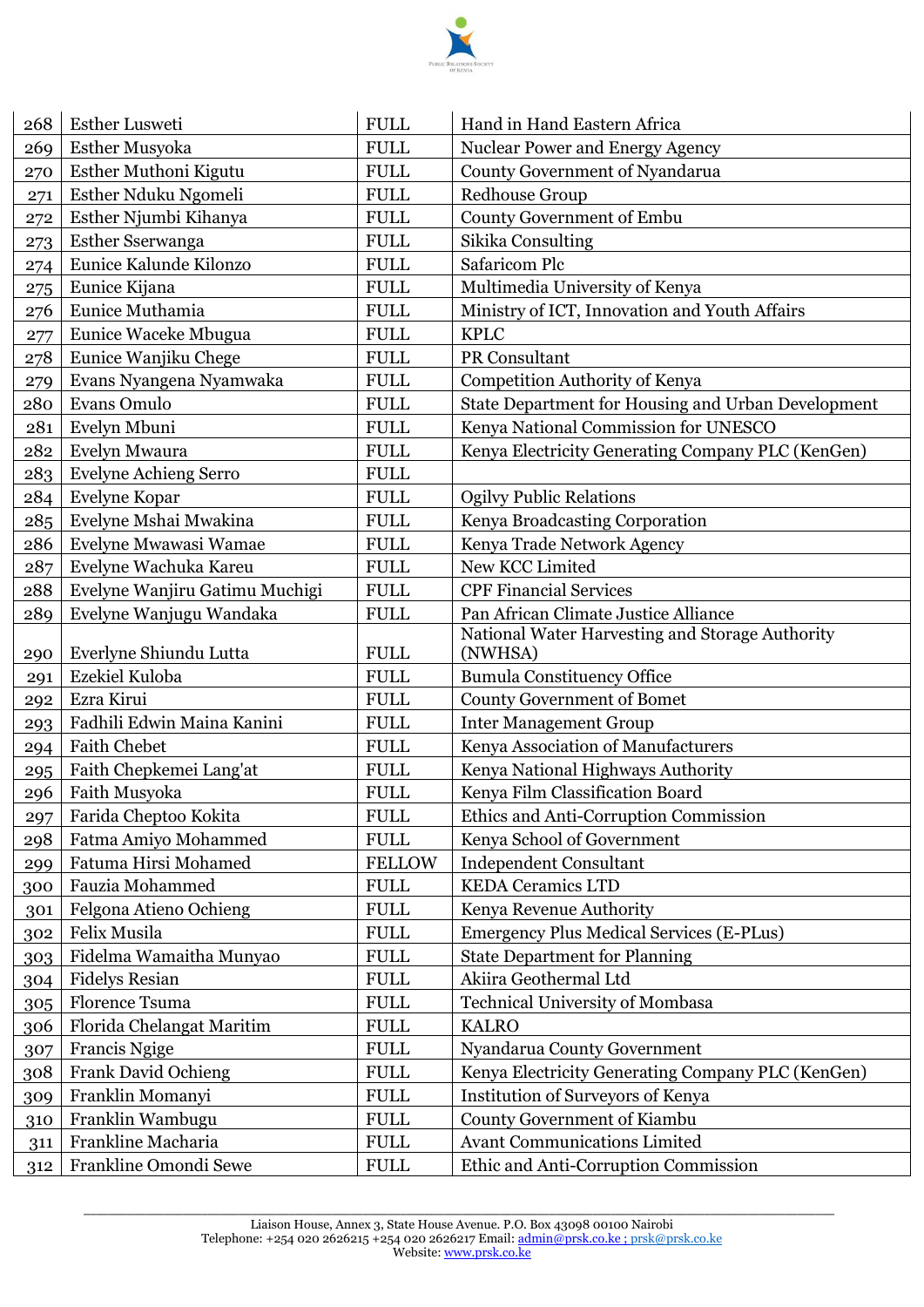

| 313 | Fridah Nyamu                | <b>FULL</b>  | Kenya Broadcasting Corporation                |
|-----|-----------------------------|--------------|-----------------------------------------------|
| 314 | Fridah Wanyaga Kamuri       | <b>FULL</b>  | Ministry of ICT, Innovation and Youth Affairs |
| 315 | Gabriel Odhyambo            | <b>FULL</b>  | Kenya School of Government                    |
| 316 | Gabriela Atamba Esese       | <b>FULL</b>  | National Hospital Insurance (NHIF)            |
| 317 | Gathoni Gladys Gichuhi      | <b>FULL</b>  |                                               |
| 318 | Geoffrey Gathii Njenga      | <b>FULL</b>  |                                               |
| 319 | Geoffrey Opesa Kwatemba     | <b>FULL</b>  | <b>Parliamentary Service Commission</b>       |
| 320 | George Mati Mucee           | <b>FULL</b>  | George Matii Mucee Consulting(GMM)            |
| 321 | George Munji                | <b>FULL</b>  | Sage Media                                    |
| 322 | Georgette Adrianne          | <b>FULL</b>  | <b>Oxfam International</b>                    |
| 323 | Georgette Kiniga            | <b>FULL</b>  | <b>Equity Bank</b>                            |
| 324 | Gideon Kiarie Njoroge       | <b>FULL</b>  | Kenya Tea Development Agency                  |
| 325 | Gift Sally Akinyi           | <b>FULL</b>  | <b>Hivos Foundation</b>                       |
| 326 | Gillian Jerop Koech         | <b>FULL</b>  | Elea Africa Group Ltd                         |
| 327 | Gitonga Gakii               | <b>FULL</b>  | Ethics and Anti-Corruption Commission         |
| 328 | Gladys Cheptoo Cheruiyot    | <b>FULL</b>  | Nakuru Rural Water and Sanitation Company     |
| 329 | Gladys Jebosho Salat        | <b>FULL</b>  | National Construction Authority               |
| 330 | Gladys Mueni Mutiso - Mbuvi | <b>FULL</b>  |                                               |
| 331 | Gladys Some - Mwangi        | <b>FULL</b>  | Kenya Reinsurance Corporation                 |
| 332 | Gladys Wanyoike             | <b>FULL</b>  |                                               |
| 333 | Glory Ntinyari              | <b>FULL</b>  | Micro and Small Enterprises Authority         |
| 334 | Grace Adhiambo Odhiambo     | <b>FULL</b>  | Kenya Airport Authority                       |
| 335 | Grace Jeptoo Chepkwony      | <b>FULL</b>  |                                               |
| 336 | <b>Grace Kitele</b>         | <b>FULL</b>  | Kenya Rural Roads Authority                   |
| 337 | Grace M. Gitiha             | <b>FULL</b>  | Kenya Literature Bureau                       |
| 338 | Grace Mbogo                 | <b>FULL</b>  | Kenya Association of Manufacturers            |
| 339 | Grace Mukami Gachie         | <b>FULL</b>  | <b>Standard Investment Bank</b>               |
| 340 | Grace Mwendwa Munjuri       | <b>FULL</b>  | <b>Brand Magnets</b>                          |
| 341 | Grace Njeri                 | <b>FULL</b>  | Tim Sky Media Services                        |
| 342 | Grace Njeri Mbugua          | <b>FULL</b>  |                                               |
| 343 | Grace Wahu Karanja-Ndegwa   | <b>FULL</b>  | The National Assembly                         |
| 344 | Grace Waigumo Kariuki       | <b>FULL</b>  | Apex Porter Noveli                            |
| 345 | Grace Wandera               | <b>FULL</b>  | Kenya Revenue Authority                       |
| 346 | Gregory Otieno Okuogo       | <b>FULL</b>  | Newsmedia Communications Limited              |
| 347 | Guyo Kule Gufu              | <b>FULL</b>  | Sports Arts and Social Development Fund       |
| 348 | Hannah Amondi Randa         | <b>FULL</b>  | Profit and Loss Consulting Limited            |
| 349 | Hannah Gakuo                | <b>FULL</b>  | Kenya Revenue Authority                       |
| 350 | Haron Parkire Kisemei       | <b>FULL</b>  | East African Portland Cement Plc              |
| 351 | Harriet Kwamboka            | <b>FULL</b>  | <b>Bliss Healthcare</b>                       |
| 352 | Harriet Shikanda- Muinde    | <b>FULL</b>  | <b>Cause Impact Limited</b>                   |
| 353 | Harun Masinde Wafula        | <b>FULL</b>  | Kenya Railways                                |
| 354 | Harun Njago Ojwang          | <b>FULL</b>  | <b>Agriculture Finance Corporation</b>        |
| 355 | Helen Wahu                  | <b>FULL</b>  | Kenya Bureau of Standards                     |
| 356 | Hellen Omukoko              | <b>FULL</b>  | Kenya Tourism Board                           |
| 357 | Henry Ndirangu Mwariri      | <b>FULL</b>  | Aga Khan University                           |
| 358 | Henry Ochieng               | ${\it FULL}$ | <b>Headline Communications</b>                |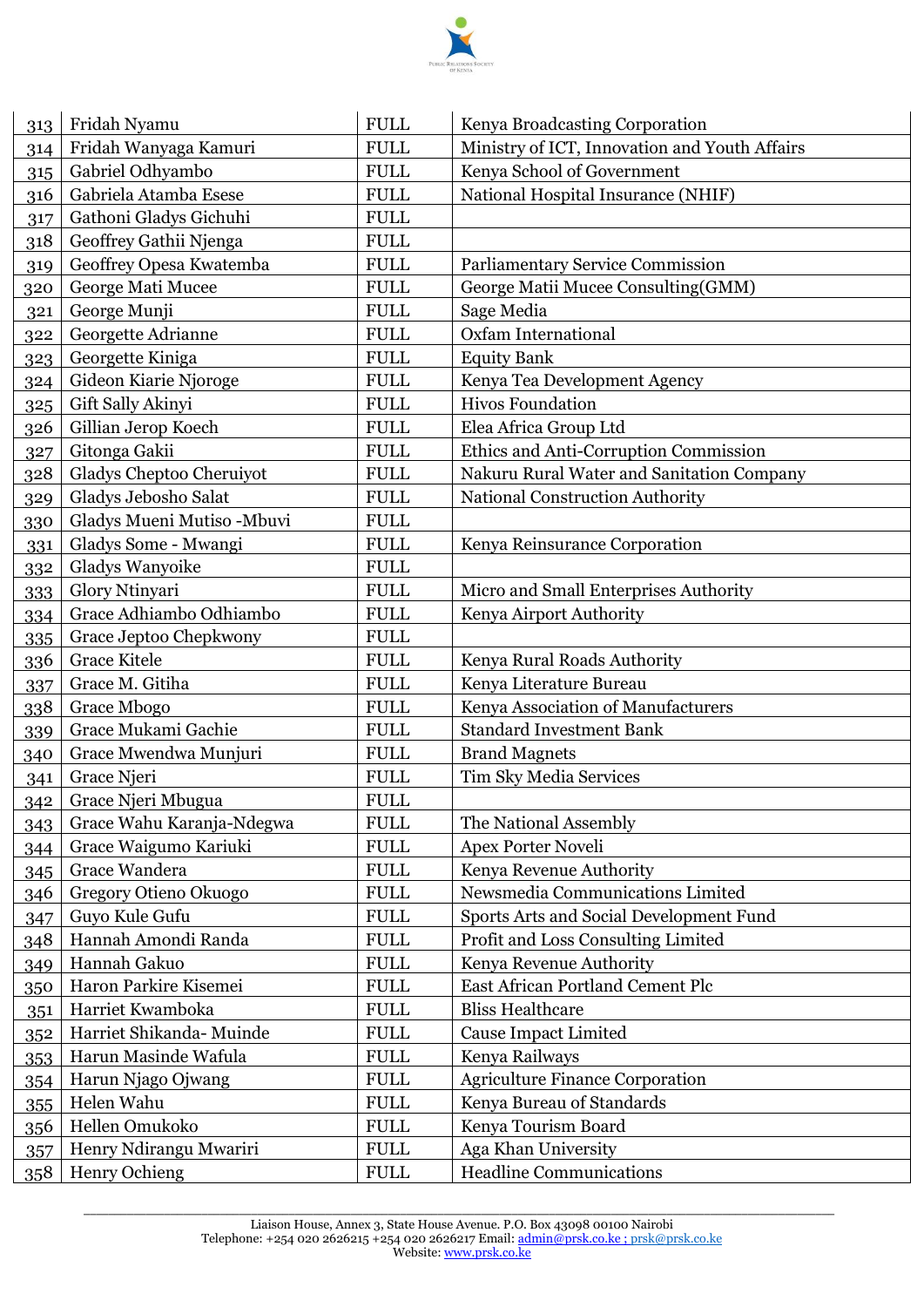

| 359 | Herbert A. Kassamani    | <b>FULL</b>   | <b>Water Services Regulatory Board</b>                              |
|-----|-------------------------|---------------|---------------------------------------------------------------------|
| 360 | Hezbon Orina Abuga      | <b>FULL</b>   | National Housing Corporation                                        |
| 361 | Hezron Gikanga Wahome   | <b>FULL</b>   | <b>ARCrayon Communications Agency</b>                               |
| 362 | Irene A. Galgalo        | <b>FULL</b>   | Ministry of ICT, Innovation and Youth Affairs                       |
| 363 | Irene Agum              | <b>FULL</b>   | Office of the Attorney General and Department of Justice            |
| 364 | Irene Anyango           | <b>FULL</b>   | Society of Clerks at the Table in Kenyan Legislatures               |
| 365 | Irene Chelimo Maiyo     | <b>FULL</b>   | ReelAnalytics                                                       |
| 366 | Irene Diwan             | <b>FULL</b>   |                                                                     |
| 367 | Irene Kadima            | <b>FULL</b>   | Kenya Mortgage Refinance Company (KMRC)                             |
|     |                         |               | Kenya Universities and Colleges Central Placement                   |
| 368 | Irene Kerubo            | <b>FULL</b>   | Service                                                             |
| 369 | Irene Mbonge King'uyu   | <b>FULL</b>   | <b>CPF Financial Services</b>                                       |
| 370 | Irene Muthoni Maina     | <b>FULL</b>   | Kenya Plant Health Inspectorate Service (KEPHIS)                    |
| 371 | Irene van de graaf Ouko | <b>FULL</b>   | Kenya Export Promotion and Branding Agency                          |
| 372 | Irene W Ndirangu        | <b>FULL</b>   | Ethics and Anti-Corruption Commission                               |
| 373 | Irene Waithera Kariuki  | <b>FULL</b>   | National Government Constituencies Development Fund<br><b>Board</b> |
| 374 | Irene Waithira Mwangi   | <b>FULL</b>   | National Transport and Safety Authority                             |
| 375 | Irene Wanja Kiragu      | <b>FULL</b>   | Nyandarua County Government                                         |
| 376 | Irenne Njoroge          | <b>FULL</b>   | <b>Nuclear Power and Energy Agency</b>                              |
| 377 | Isaac Mwangi            | <b>FULL</b>   | Yolanda Tavares Public Relations (YTPR)                             |
| 378 | Isaac Mwangi Gicheha    | <b>FULL</b>   | <b>Avant Communications Limited</b>                                 |
| 379 | Isabel Wanjui           | <b>FULL</b>   | Colleges and Institutes Canada (CICan)                              |
| 380 | <b>Isaiah Were</b>      | <b>FULL</b>   | <b>KCA University</b>                                               |
| 381 | Ivy June Nyangara       | <b>FULL</b>   | Kenya Electricity Transmission Company Limited                      |
| 382 | Jacinta Sekoh Ochieng   | <b>FULL</b>   | Kenya Pipeline Company                                              |
| 383 | Jack Agutu Nduri        | <b>FULL</b>   | Kenya Electricity Transmission Company Limited                      |
| 384 | Jackline Muthoni Karuri | <b>FULL</b>   | <b>National Housing Corporation</b>                                 |
| 385 | Jacklyne Mwambingu      | <b>FULL</b>   | Kenya Association of Music Producers                                |
| 386 | Jacqueline Abuga        | <b>FULL</b>   | Kenya Railways Corporation                                          |
| 387 | Jacqueline Marita       | <b>FULL</b>   | <b>Commission of Revenue Allocation</b>                             |
| 388 | Jacqueline Ngure        | <b>FULL</b>   | Kenyatta National Hospital                                          |
| 389 | Jacqueline Nyagah       | <b>FULL</b>   | <b>International Fund for Animal Welfare</b>                        |
| 390 | James Mailu Singa       | <b>FULL</b>   | <b>Commodities Fund</b>                                             |
| 391 | James Mionjia Wodera    | <b>FULL</b>   | Kenya Medical Research Institute                                    |
| 392 | <b>James Munene</b>     | <b>FULL</b>   |                                                                     |
|     |                         |               | Northern Corridor Transit and Transport Coordination                |
| 393 | James Mwangi            | <b>FULL</b>   | Authority (NCTTCA)                                                  |
| 394 | James Mwangi Mucheke    | <b>FULL</b>   | Nairobi City Water and Sewerage Co Ltd                              |
| 395 | James Omondi Obuya      | <b>FULL</b>   | National Intelligence Service                                       |
| 396 | James Otieno            | <b>FULL</b>   |                                                                     |
| 397 | James Stanley Karanja   | <b>FULL</b>   | Nairobi City Water and Sewerage Co Ltd                              |
| 398 | Jamila Faki Hussein     | <b>FULL</b>   | National Construction Authority                                     |
| 399 | Jane Gitau              | <b>FELLOW</b> | Kenya Seed Company Ltd                                              |
| 400 | Jane Muthoki Mason      | <b>FULL</b>   | Government of Makueni County                                        |
| 401 | Jane Nduta Njeri        | <b>FULL</b>   | Murang'a County Assembly                                            |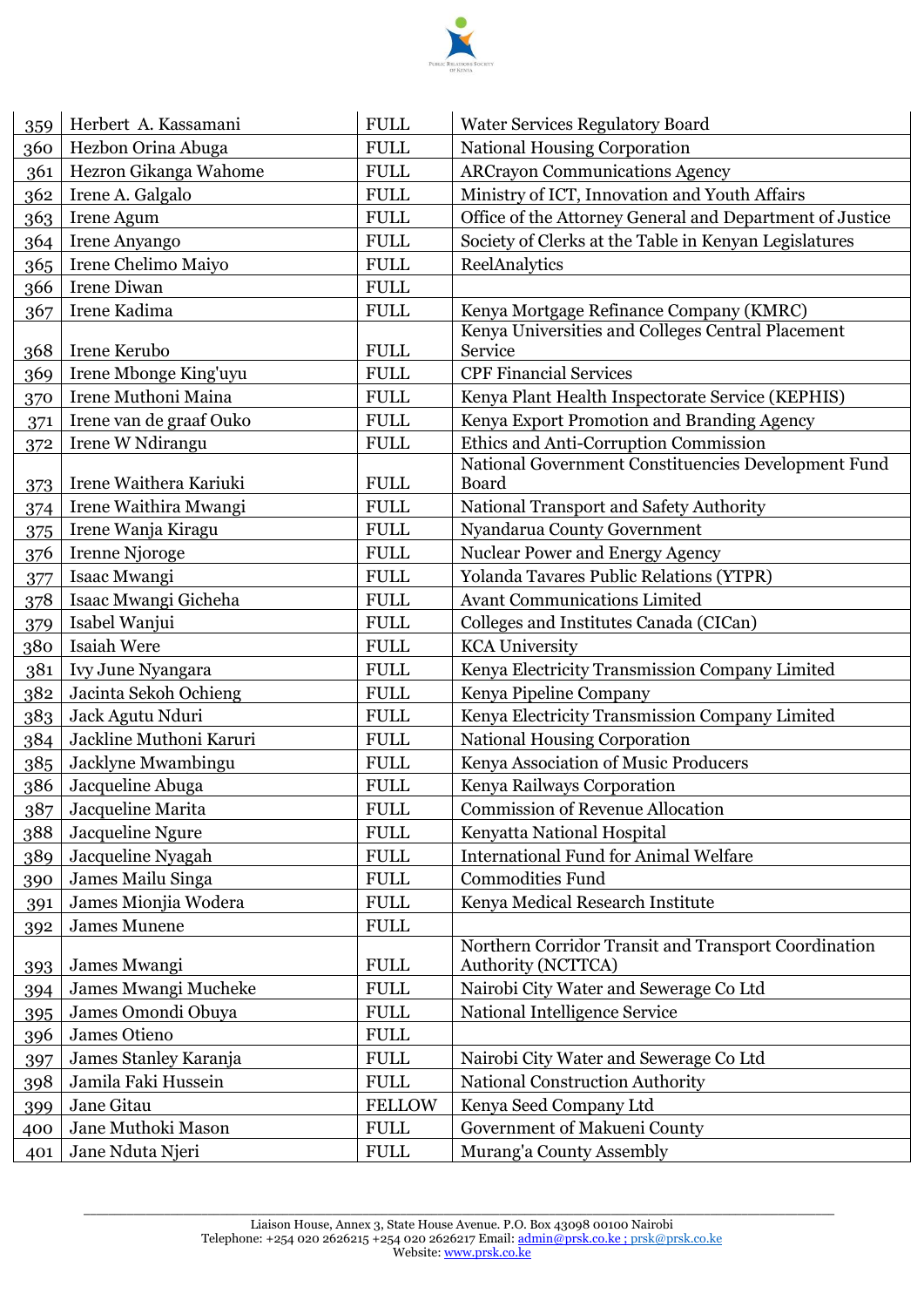

|     |                             |               | National Information Platform for Food Security and |
|-----|-----------------------------|---------------|-----------------------------------------------------|
| 402 | Janet Arum                  | <b>FULL</b>   | Nutrition (KIPPRA)NIPFN))                           |
| 403 | Janet Marangu               | <b>FULL</b>   | <b>CIC Insurance Group</b>                          |
| 404 | Jason Kerandi Nyantino      | <b>FULL</b>   | Kenya Pipeline Company                              |
| 405 | Jean Wathoni                | <b>FULL</b>   | Rafiki Microfinance Bank Limited                    |
| 406 | Jeddy Ochuodho              | <b>FULL</b>   | Kenya Revenue Authority                             |
| 407 | Jedidah Mwikali Julius      | <b>FULL</b>   | Kenya Film Commission                               |
| 408 | Jeferson Nyakiba Nyakamba   | <b>FULL</b>   |                                                     |
| 409 | Jemimah Wasonga Alogo       | <b>FULL</b>   |                                                     |
| 410 | Jesse L. Masai              | <b>FULL</b>   | Nyandarua County Government                         |
| 411 | Jesse Mutugi                | <b>FULL</b>   | University of Embu                                  |
| 412 | Jesse Wamwayi               | <b>FULL</b>   | <b>Cause Impact Limited</b>                         |
| 413 | Jessica Kagendo Njage-Rwito | <b>FULL</b>   | <b>OneCore Connection</b>                           |
| 414 | Joan Nyachomba Macharia     | <b>FULL</b>   | Kenyatta National Hospital                          |
| 415 | Joan Achieng' Otieno        | <b>FULL</b>   | Office of the Auditor-General (OAG)                 |
| 416 | Joan Nduta Nganga           | <b>FULL</b>   | <b>Action Against Hunger</b>                        |
| 417 | Joanne Wanjala Namukosi     | <b>FULL</b>   | Kenya Export Promotion and Branding Agency          |
| 418 | Joanne Wanjiru Gichana      | <b>FULL</b>   | <b>Redhouse PR</b>                                  |
| 419 | Joel Chacha Wambura         | <b>FULL</b>   | Tell-Em Public Relations                            |
| 420 | John H. Mramba              | <b>FELLOW</b> |                                                     |
| 421 | John Kabubu                 | <b>FULL</b>   | <b>RTI</b> International                            |
| 422 | John Karanja Mwangi         | <b>FULL</b>   | Save the Child                                      |
| 423 | John Kuru Ngirachu          | <b>FULL</b>   | Oxygene Marketing and Communications Ltd            |
| 424 | John Makaka Machanje        | <b>FULL</b>   | Ethics and Anti-Corruption Commission               |
| 425 | John Njue Njiru             | <b>FULL</b>   | Office of the Director of Public Prosecutions       |
| 426 | John Wali                   | <b>FULL</b>   | Junior Achievement (JA)                             |
| 427 | John Wesonga                | <b>FULL</b>   | Portland PR                                         |
| 428 | Johnson Duro                | <b>FULL</b>   | Tell-Em Public Relations                            |
| 429 | Jonathan Asena              | <b>FULL</b>   | Kimisitu Sacco Ltd                                  |
| 430 | Jonathan Kinyanjui          | <b>FULL</b>   | <b>Nuclear Power and Energy Agency</b>              |
| 431 | Joram Temesi Mukani         | <b>FULL</b>   | State House Kenya                                   |
| 432 | Joseph Airo Okong'o         | <b>FULL</b>   | Parliament of Kenya                                 |
| 433 | Joseph Kariuki              | <b>FULL</b>   | <b>International Justice Mission</b>                |
| 434 | Joseph Martin Muluka        | <b>FULL</b>   | Pact                                                |
| 435 | Joseph Ndungu Mwangi        | <b>FULL</b>   | Kenya Revenue Authority                             |
| 436 | Josephine Atieno Otiende    | <b>FULL</b>   | Organization of African Instituted Churches         |
| 437 | Josephine Osengo            | <b>FULL</b>   | <b>Practical Action East Africa</b>                 |
| 438 | Josiah G. Mwangi            | <b>FULL</b>   | Apex Porter Noveli                                  |
| 439 | Josline Kanja Kiogora       | <b>FULL</b>   | Nyeri Water and Sanitation Company                  |
| 440 | Joy Misigo Balusi           | <b>FULL</b>   | <b>Bible Society of Kenya</b>                       |
| 441 | Joy Ochuka                  | <b>FULL</b>   | Mitsino Communication                               |
|     |                             |               | National Water Harvesting and Storage Authority     |
| 442 | Joyce Jepkemboi             | <b>FULL</b>   | (NWHSA)                                             |
| 443 | Joyce Kivata                | <b>FULL</b>   | Vi Agroforestry / viskogen                          |
| 444 | Joyce Macharia              | <b>FULL</b>   | Kenya Export Promotion and Branding Agency          |
| 445 | Joyce Nasimiyu              | <b>FULL</b>   | Tim Sky Media Services                              |
| 446 | Joyce Nasimiyu Khisa        | <b>FULL</b>   | Parliamentary Service Commission                    |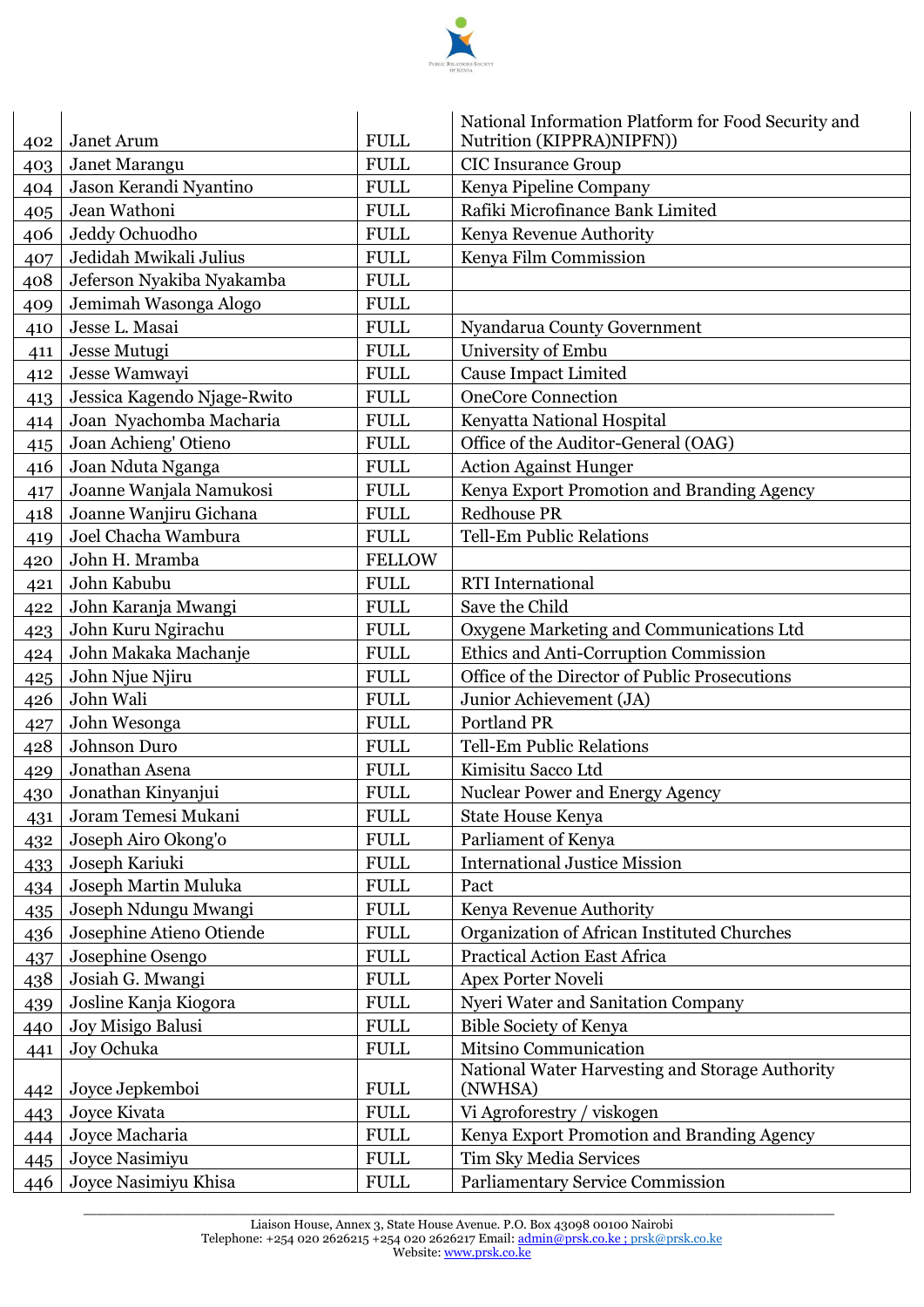

| 447 | Judith Mbogo              | <b>FULL</b>   | Kenya Electricity Generating Company PLC (KenGen) |
|-----|---------------------------|---------------|---------------------------------------------------|
| 448 | Judith Moraa              | <b>FULL</b>   | <b>AGA AFRICA</b>                                 |
| 449 | Judith Sidi Odhiambo      | <b>FULL</b>   | Kenya Commercial Bank                             |
| 450 | Judy Igoki Nyagah         | <b>FULL</b>   | Kenya Medical Research Institute                  |
| 451 | Judy Mbugua               | <b>FULL</b>   | Rentokil Initial Kenya Ltd                        |
| 452 | Judy Mwangi               | <b>FULL</b>   | Nestle East and Southern Africa Region            |
| 453 | Julia Aoko Ayieko         | <b>FULL</b>   | The Green Belt Movement                           |
| 454 | Juliana Nyambura Wanjira  | <b>FULL</b>   |                                                   |
| 455 | Juliet Kwamboka Ratemo    | <b>FULL</b>   | <b>RTI</b> International                          |
| 456 | Kamuyu Mbati              | <b>FULL</b>   |                                                   |
| 457 | Kamuzu Banda Allosso      | <b>FULL</b>   | Tim Sky Media Services                            |
| 458 | Karen Muthoni             | <b>FULL</b>   | Nairobi City Water and Sewerage Co Ltd            |
| 459 | Katra Sambili             | <b>FULL</b>   | My Early Bird Africa                              |
| 460 | Katunge Kiilu             | <b>FULL</b>   | Kenya National Bureau of Statistics               |
| 461 | Kellen Karuti Kaloki      | <b>FULL</b>   | National Industrial Training Authority            |
| 462 | Kelvin Mwenda Gitonga     | <b>FULL</b>   | East African Portland Cement Plc                  |
| 463 | Kelvin Nzoka Muteke       | <b>FULL</b>   | Nairobi City Water and Sewerage Co Ltd            |
| 464 | Ken Ramani                | <b>FULL</b>   | <b>Technical University of Kenya</b>              |
| 465 | Kennedy Oliver Mwenda     | <b>FULL</b>   |                                                   |
| 466 | Kennedy Onyonyi Oduor     | <b>FELLOW</b> |                                                   |
| 467 | Kenneth Jura Obudho       | <b>FULL</b>   | Hivos Regional Office for Eastern Africa          |
| 468 | Kentice Tikolo            | <b>FELLOW</b> | <b>Cause Impact Limited</b>                       |
| 469 | Kerigo Muriuki            | <b>FULL</b>   | Homeboyz Radio                                    |
| 470 | Kevin Mabonga Munyanganyi | <b>FULL</b>   | Katiba Institute                                  |
| 471 | Kevin Ogola               | <b>FULL</b>   | <b>Ogilvy Public Relations</b>                    |
|     |                           |               | Jaramogi Oginga Odinga University of Science and  |
| 472 | Keziah Adhiambo Ogada     | <b>FULL</b>   | Technology                                        |
| 473 | Khalida Hussein Mwinyi    | <b>FULL</b>   |                                                   |
| 474 | Kimutai Ngeno             | <b>FULL</b>   | Kenya Tourism Board                               |
| 475 | Kipkurui Tonui            | <b>FULL</b>   | Nairobi City Water and Sewerage Co Ltd            |
| 476 | Kipruto Sweeney           | <b>FULL</b>   | Kenya Roads Board                                 |
| 477 | Koome Mwambia             | <b>FULL</b>   | <b>Redhouse Group</b>                             |
| 478 | Kurian Musa Mauti         | <b>FULL</b>   | <b>ICT Authority</b>                              |
| 479 | Kuya Cyrus Bernard        | <b>FULL</b>   | University of Eldoret                             |
| 480 | Kwemoi Mercy Chebet       | <b>FULL</b>   | Kenyatta National Hospital                        |
| 481 | Laura Wanyika             | <b>FULL</b>   |                                                   |
| 482 | Lauryn Nairoti            | <b>FULL</b>   | <b>County Government of Isiolo</b>                |
| 483 | Lawrence Gikaru           | <b>FULL</b>   | Apex Porter Noveli                                |
| 484 | Lawrence Njenga Kamithi   | <b>FULL</b>   | National Oil Corporation of Kenya                 |
| 485 | Leah Biketi               | <b>FULL</b>   | Kenya Medical Supplies Authority                  |
| 486 | Leah Gondi                | <b>FULL</b>   | Office of the Controller of Budget                |
| 487 | Leah Muchemi              | <b>FULL</b>   |                                                   |
| 488 | Leah Muli                 | <b>FULL</b>   | <b>Capital Markets Authority</b>                  |
| 489 | Lena Nyambura Muye        | <b>FULL</b>   | Ethics and Anti-Corruption Commission             |
| 490 | Lenah Manoa               | <b>FULL</b>   | Samasource                                        |
| 491 | Leonard Kitili            | <b>FULL</b>   | <b>Artful Eyes Productions</b>                    |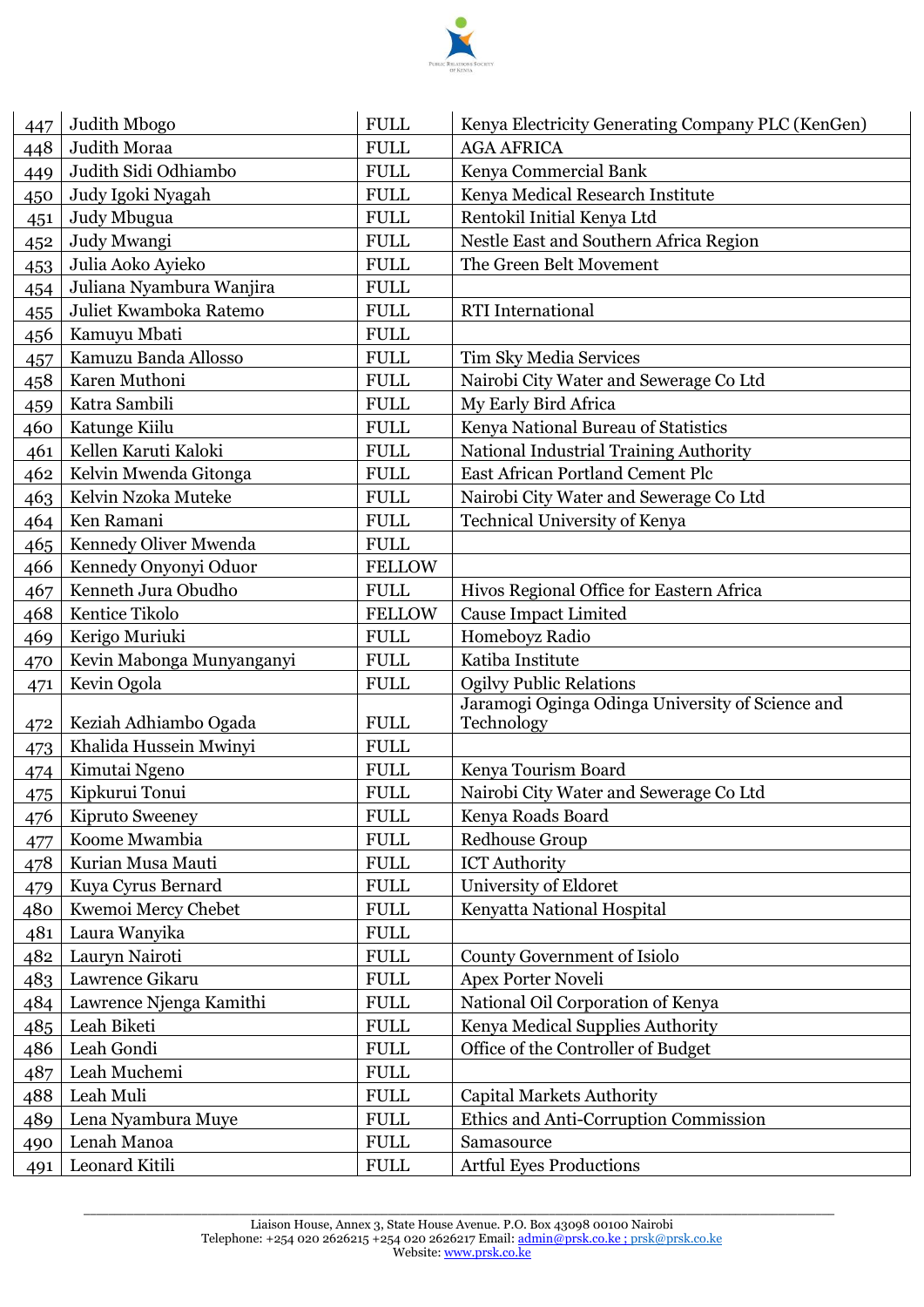

| 492             | Letitia Ywaya Ouko        | <b>FULL</b> | Kenya Film Commission                                  |
|-----------------|---------------------------|-------------|--------------------------------------------------------|
| 493             | Lilian Akinyi Okoth       | <b>FULL</b> | National Construction Authority                        |
| 494             | Lilian Bosibori Obae      | <b>FULL</b> | Kenya Literature Bureau                                |
| 495             | Lilian Cheruiyot          | <b>FULL</b> | <b>KALRO</b>                                           |
| 496             | Lilian Jerotich Kimeto    | <b>FULL</b> | The ICT Authority                                      |
| 497             | Lilian Kagwiria Kimathi   | <b>FULL</b> |                                                        |
| 498             | Lilian Kaivilu            | <b>FULL</b> | World Food Programme                                   |
| 499             | Lilian Maina              | <b>FULL</b> | The Judiciary - Kenya                                  |
| 500             | Lilian Mathu              | <b>FULL</b> | Tim Sky Media Services                                 |
| 501             | Lilian Ndanu Kioko        | <b>FULL</b> |                                                        |
| 502             | Lilian Nganda             | <b>FULL</b> | Maersk                                                 |
| 503             | Lilian Nyawira Matu       | <b>FULL</b> | <b>Nuclear Power and Energy Agency</b>                 |
| 504             | Lillian Matee             | <b>FULL</b> | Africa Practice                                        |
| 505             | Lily Cherotich            | <b>FULL</b> |                                                        |
| 506             | Lina Jamwa                | <b>FULL</b> | Architectural Association of Kenya                     |
| 507             | Linda Katinda Munywoki    | <b>FULL</b> | Kenya Pipeline Company                                 |
| 508             | Linda Louise Onyango      | <b>FULL</b> | Kenya Revenue Authority                                |
| 509             | Linda Muthoni Kitonyi     | <b>FULL</b> | Skills to Grow Africa                                  |
| 510             | Linda Mwendwa Mworia      | <b>FULL</b> | Independent Electoral and Boundaries Commission        |
| 511             | Linda Nereah Jaloo        | <b>FULL</b> | <b>IFAD</b>                                            |
| 512             | Linda Wangari Mwanzia     | <b>FULL</b> | Airtel Africa                                          |
| 513             | Lindah Mbaisi Chavuya     | <b>FULL</b> | Cereal Growers Association (CGA)                       |
| 514             | Linnette Leyi Shile       | <b>FULL</b> | Kenyatta National Hospital                             |
| 515             | Loice Akello              | <b>FULL</b> |                                                        |
| 516             | Loise Muthoni             | <b>FULL</b> | <b>TARDA</b>                                           |
| 517             | Losuko Poghet Tom         | <b>FULL</b> | <b>Parliamentary Service Commission</b>                |
| 518             | Lucia Katile Nyamasyo     | <b>FULL</b> | <b>Machakos County Assembly</b>                        |
| 519             | Lucia Musau               | <b>FULL</b> | African Elite Group Ltd                                |
| 520             | Lucy Awuor Okumu          | <b>FULL</b> | ECLOF-Kenya Ltd                                        |
| 521             | Lucy Bitutu Ogoti         | <b>FULL</b> | <b>Nyeri County Assembly</b>                           |
| 522             | Lucy Muthoni Maina        | <b>FULL</b> | Kenya Institute of Special Education                   |
| 523             | Lucy. N Muricho           | <b>FULL</b> | Rural Electrification and Renewable Energy Corporation |
| 524             | Luka Mwangi               | <b>FULL</b> | Huduma Kenya Secretariat                               |
| 5 <sup>25</sup> | Lydia Ogara               | <b>FULL</b> | <b>Higher Education Loans Board</b>                    |
| 526             | Lydiah Mumbi Kagumba      | <b>FULL</b> |                                                        |
| 527             | Lydiah Wambui Wahu        | <b>FULL</b> | Kenya National Highways Authority                      |
| 528             | Lynda Ouma                | <b>FULL</b> | Centre for Human Rights and Policy Studies [CHRIPS]    |
| 529             | Lynet Angela Chepkoech    | <b>FULL</b> | <b>Uasin Gishu County Assembly</b>                     |
| 530             | Magige Tiffany Ghati      | <b>FULL</b> |                                                        |
| 531             | Margaret Kawira Maina     | <b>FULL</b> | Kenya Railways                                         |
| 532             | Margaret Mapenzi Chivila  | <b>FULL</b> | <b>County Government of Kilifi</b>                     |
| 533             | Margaret Ogutu            | <b>FULL</b> | Kenya Electricity Generating Company PLC (KenGen)      |
| 534             | Margaret Waithera Soy     | <b>FULL</b> | <b>Avant Communications Limited</b>                    |
| 535             | Margaret Wangui Irungu    | <b>FULL</b> | Kenya Revenue Authority                                |
| 536             | Margaret Wanjiku Wainaina | <b>FULL</b> | Dadaab Constituency                                    |
| 537             | Mariam Tumaini Ramah      | <b>FULL</b> | Office of the Controller of Budget                     |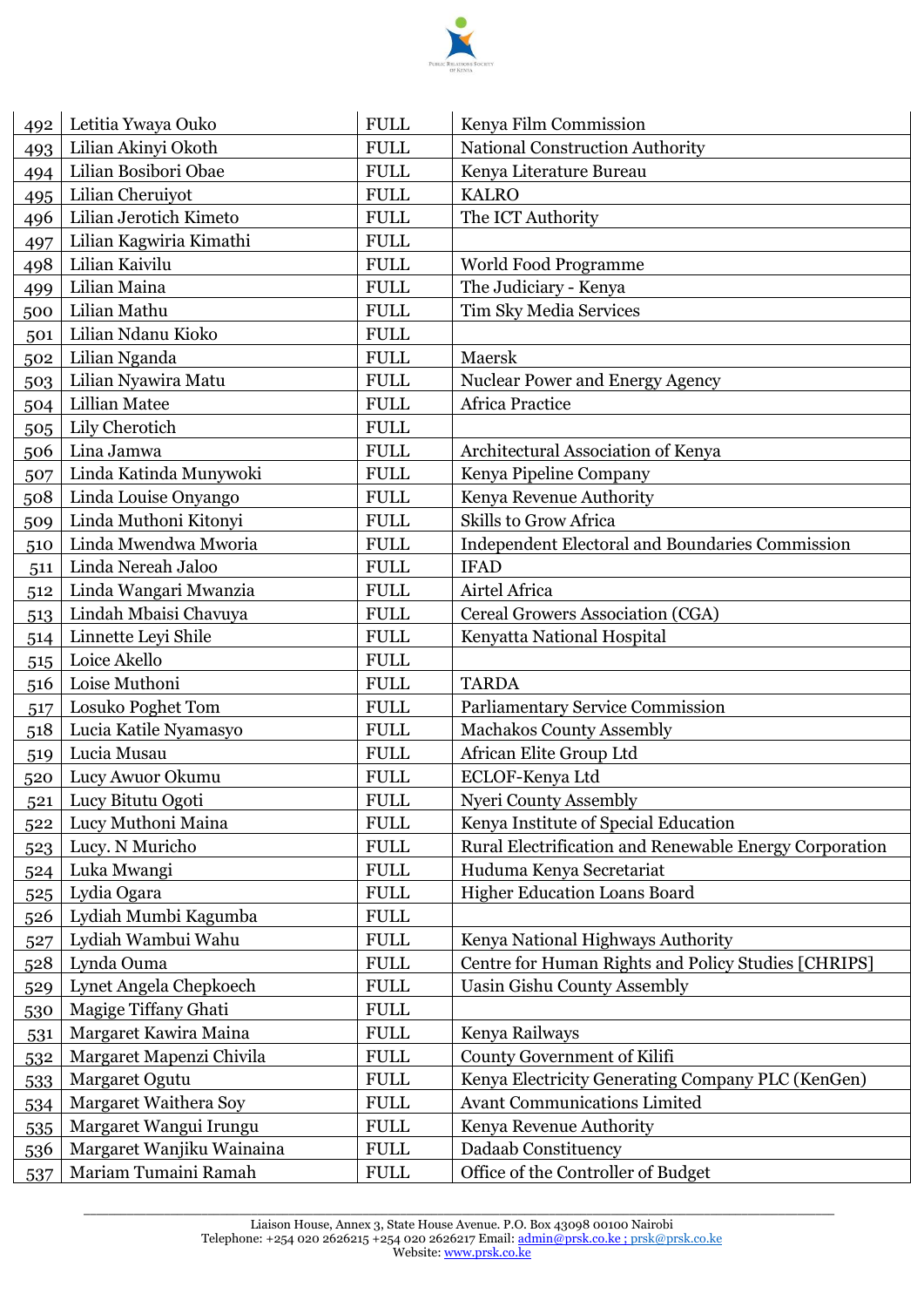

| 538 | Marion Kanari              | <b>FULL</b>     | County Government of Kiambu                                                    |
|-----|----------------------------|-----------------|--------------------------------------------------------------------------------|
| 539 | Marion Ngina Wambua        | <b>FULL</b>     | Airtel Kenya                                                                   |
| 540 | Marion Wambugu             | <b>FULL</b>     | Technical University of Mombasa                                                |
| 541 | Martin Mungania Kaithia    | <b>FULL</b>     | Ministry of Petroleum and Mining                                               |
| 542 | Martin Ocholi              | <b>FULL</b>     | Vodes Ltd                                                                      |
| 543 | Martin Onyerera Muchere    | <b>FULL</b>     | Kenya Revenue Authority                                                        |
| 544 | Mary Adhiambo Opalo        | <b>FULL</b>     |                                                                                |
| 545 | Mary Akoth Oyuke           | <b>FULL</b>     | National AIDS Control Council                                                  |
| 546 | Mary Ann Wariithi          | <b>FULL</b>     | <b>MMP</b> Communications                                                      |
| 547 | Mary Ndulili Ndanu         | <b>FULL</b>     | Inter-Religious Council of Kenya                                               |
| 548 | Mary Nganga                | <b>FULL</b>     | AGA-Africa                                                                     |
| 549 | Mary Nthenya Mwikali Muia  | <b>FULL</b>     | Oxfam International                                                            |
| 550 | Mary Wanjiku Nganga        | <b>FULL</b>     | Parliamentary Service Commission                                               |
| 551 | Maryanne Wahito            | <b>FULL</b>     | The Nairobi Hospital                                                           |
| 552 | Marycelia Nabukwesi        | <b>FULL</b>     | Kenya Medical Supplies Authority                                               |
| 553 | Maryline Jepkorir          | <b>FULL</b>     | The Judiciary                                                                  |
| 554 | Mathew Ayal                | <b>FULL</b>     | Garissa University                                                             |
| 555 | Mathias Timothy Kinyoda    | <b>FULL</b>     | <b>Amnesty International Kenya</b>                                             |
| 556 | <b>Maureen Cherongis</b>   | <b>FULL</b>     | <b>Amref Health Africa</b>                                                     |
| 557 | Maureen Kasera             | <b>FULL</b>     | Kenya Revenue Authority                                                        |
| 558 | Maureen Mambo-Mbaluto      | <b>FULL</b>     | Kenya Export Promotion and Branding Agency                                     |
| 559 | Maureen Naliaka            | <b>FULL</b>     | <b>BSD</b> Group                                                               |
| 560 | Maureen Obare              | <b>FULL</b>     |                                                                                |
| 561 | Maureen Pamba Sande        | <b>FULL</b>     | <b>Independent Consultant</b>                                                  |
| 562 | Maureen W Kamau            | <b>FULL</b>     | USAID Afya Ugavi Project                                                       |
| 563 | Maureen Wanjiku Karugu     | <b>FULL</b>     | Nairobi City Water and Sewerage Co Ltd                                         |
| 564 | Maurice Goga               | <b>FULL</b>     | Mediatec Solutions Centre Ltd                                                  |
| 565 | Maurice Ongala Ouma        | <b>FULL</b>     | <b>ADRA</b> Kenya                                                              |
| 566 | Maurine Ngugi              | <b>FULL</b>     | Kenya Post Office Savings Bank                                                 |
| 567 | Maximilla Onyango          | ${\hbox{FULL}}$ | Kenya Revenue Authority                                                        |
| 568 | Maxwell Masava             | <b>FULL</b>     | <b>Olimax Ventures</b>                                                         |
| 569 | Mbaruku Ali Vyakweli       | <b>FULL</b>     | Nairobi City Water and Sewerage Co Ltd                                         |
| 570 | Mbatha Perpetua            | <b>FULL</b>     |                                                                                |
| 571 | Mbindyo Kimanthi           | <b>FULL</b>     | <b>GIZ</b> Kenya                                                               |
| 572 | Mbugua Muchoki             | <b>FULL</b>     | Nyandarua County Government                                                    |
| 573 | Medina Ibrahim Asman       | <b>FULL</b>     | National Authority for the Campaign Against Alcohol and<br>Drug Abuse (NACADA) |
| 574 | Mellany Kagure Muthui      | <b>FULL</b>     | National Construction Authority                                                |
| 575 | Menya Mwambeu              | <b>FULL</b>     | <b>Engage BCW</b>                                                              |
| 576 | Mercy Achieng Odada        | <b>FULL</b>     | County Government of Mombasa                                                   |
| 577 | Mercy Atieno Randa         | <b>FULL</b>     | Profit and Loss Consulting Limited                                             |
| 578 | Mercy Chepngeno            | <b>FULL</b>     | Ndege Chai Sacco                                                               |
| 579 | Mercy Mbaika Mutiso Munyao | <b>FULL</b>     | Kenya Civil Aviation Authority                                                 |
| 580 | Mercy Nambiro Njeka        | <b>FULL</b>     | Kenya Power and Lighting Company                                               |
| 581 | Mercy Ndirangu             | <b>FULL</b>     |                                                                                |
| 582 | Mercy Njeri Kinyungu       | <b>FULL</b>     | Tana Water Works Development Agency                                            |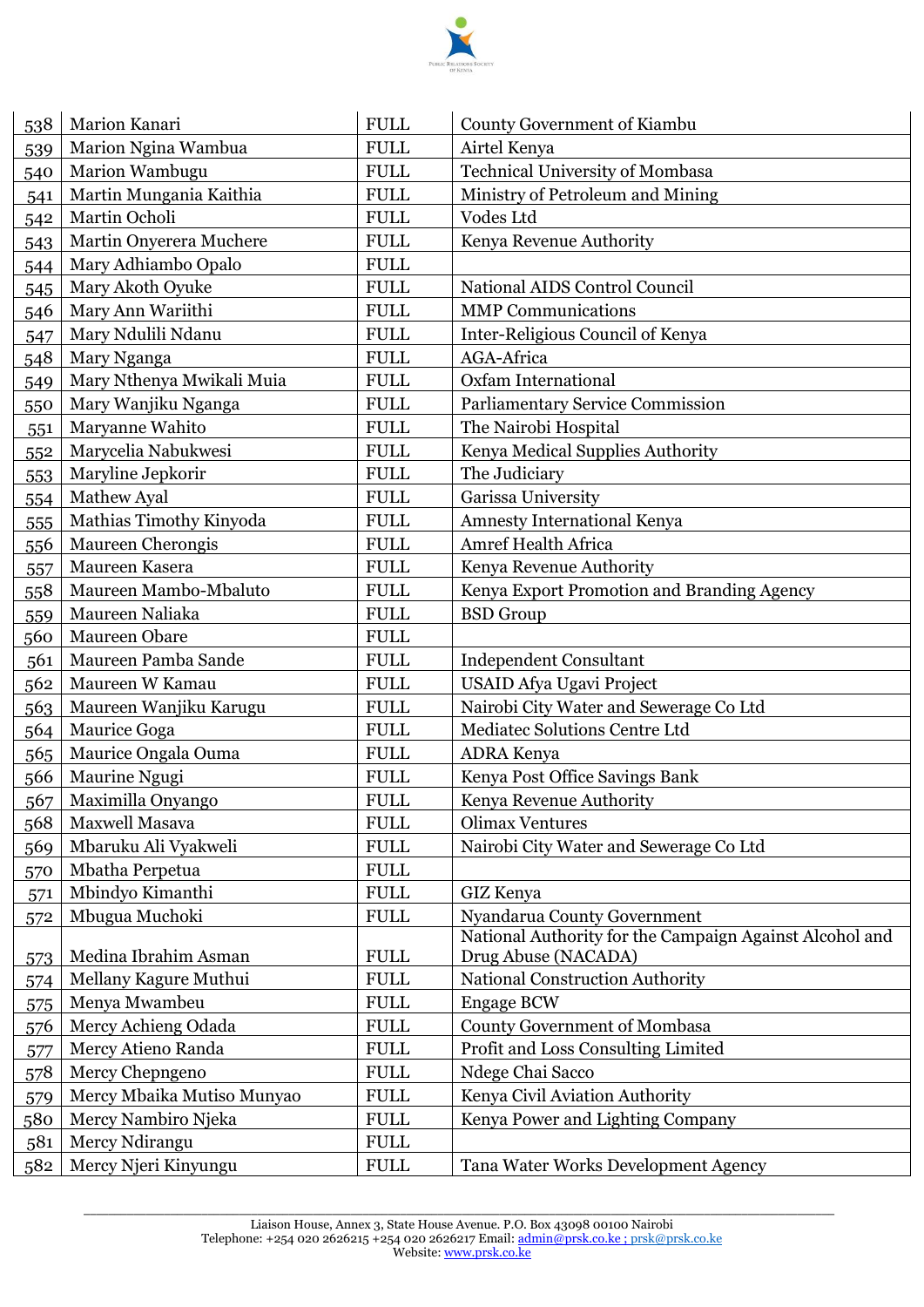

|     |                                |               | Nzoia Water Services and Company Limited               |
|-----|--------------------------------|---------------|--------------------------------------------------------|
| 583 | Mercy Sikanga                  | <b>FULL</b>   | (NZOWASCO)                                             |
| 584 | Metrine Papa                   | <b>FULL</b>   | <b>Industrial Promotion Services</b>                   |
| 585 | Michael Mumo                   | <b>FULL</b>   | Kenya Broadcasting Corporation                         |
| 586 | Michael Muriithi               | <b>FULL</b>   | Wananchi Group (Zuku)                                  |
| 587 | Michael Ochula                 | <b>FULL</b>   | Ethics and Anti-Corruption Commission                  |
| 588 | Michael Otieno Oloo            | <b>FULL</b>   |                                                        |
| 589 | Michelle Dibo                  | <b>FULL</b>   | Kenya Yearbook Editorial Board                         |
| 590 | Michelle Naomi Anekeya         | <b>FULL</b>   | Hill and Knowlton Strategies                           |
| 591 | Michelle Wanga                 | <b>FULL</b>   | Kenya Maritime Authority                               |
| 592 | Mike Njeru                     | <b>FELLOW</b> |                                                        |
| 593 | Mildred Gacheri Mugambi        | <b>FULL</b>   | <b>NACOSTI</b>                                         |
| 594 | Miriam Bonareri Rahedi         | <b>FULL</b>   | Nairobi Metropolitan Services                          |
| 595 | Miriam Nyokabi Kimani          | <b>FULL</b>   | <b>Mpesa Foundation Academy</b>                        |
| 596 | Miriam Waithiegeni Sogo        | <b>FULL</b>   | <b>Teacher Service Commission</b>                      |
| 597 | Miriam Wanjiru Kamuira         | <b>FULL</b>   | National Museums of Kenya                              |
| 598 | Mogaka William Maranga         | <b>FULL</b>   | <b>National Construction Authority</b>                 |
| 599 | MohamedSalah Hussein Ibrahim   | <b>FULL</b>   | Mandera county government                              |
| 600 | Monica Chege                   | <b>FULL</b>   | Credit Bank Plc                                        |
| 601 | Monica Omoro                   | <b>FULL</b>   | Ministry of ICT, Innovation and Youth Affairs          |
| 602 | Mordecai Odera                 | <b>FULL</b>   | Kobe Productions Ltd                                   |
| 603 | Moulid Hirsi Hassan            | <b>FULL</b>   | Kenya Power                                            |
| 604 | Mukami Kamau                   | <b>FULL</b>   | Kenya Pipeline Company                                 |
| 605 | Murambi Sulea Naliaka          | <b>FULL</b>   | Kenya Electricity Transmission Company Limited         |
| 606 | Musyoki Kivindyo               | <b>FULL</b>   | Ishara Media                                           |
| 607 | Mutetei Mutisya                | <b>FULL</b>   | County Assembly of Kitui                               |
| 608 | Muthoni Muchai                 | <b>FULL</b>   | <b>SNDBX</b>                                           |
| 609 | Muthoni Wahome                 | <b>FULL</b>   |                                                        |
| 610 | Mutinda Moses Mbolo            | <b>FULL</b>   | <b>Teachers Service Commission</b>                     |
| 611 | Mwikali Mutua                  | <b>FULL</b>   | African Link Limited                                   |
| 612 | Mzalendo Kemboi Amos Kimeli    | <b>FULL</b>   | Maasai Mara University                                 |
| 613 | Naisiae Paloshe. Tobiko        | <b>FULL</b>   | <b>Independent Electoral and Boundaries Commission</b> |
| 614 | Naliaka Wanyonyi               | <b>FULL</b>   | Kenya Revenue Authority                                |
| 615 | Nancy Kananu Marangu           | <b>FULL</b>   | Kenya Film Classification Board                        |
| 616 | Nancy Karanja                  | <b>FULL</b>   |                                                        |
| 617 | Nancy Sidi Janga               | <b>FULL</b>   | <b>Coast Development Authority</b>                     |
| 618 | Nancy Wambui Gicharu           | <b>FULL</b>   | Commodities Fund                                       |
| 619 | Naomi Wayua Nyamai             | <b>FULL</b>   | Absa Bank Kenya Plc                                    |
| 620 | Natalie Achieng Ochieng        | <b>FULL</b>   | <b>Tourism Fund</b>                                    |
| 621 | National Cereals Produce Board |               | National Cereals Produce Board                         |
| 622 | Neddy Anyango Mbori            | <b>FULL</b>   | Kenya Medical Supplies Authority (KEMSA)               |
| 623 | Nelly Moraa                    | <b>FULL</b>   | <b>County Government of Kisii</b>                      |
| 624 | Nelly Ngonjo Njeri             | <b>FULL</b>   | Kenya Electricity Generating Company PLC (KenGen)      |
| 625 | Nephat Mwangi Mbau             | <b>FULL</b>   | Ethics and Anti-Corruption Commission                  |
| 626 | Ngome Elizabeth Achieng        | <b>FULL</b>   | <b>Bliss Healthcare Limited</b>                        |
| 627 | Nicholas Manyara Mureithi      | <b>FULL</b>   | Office of the Auditor-General (OAG)                    |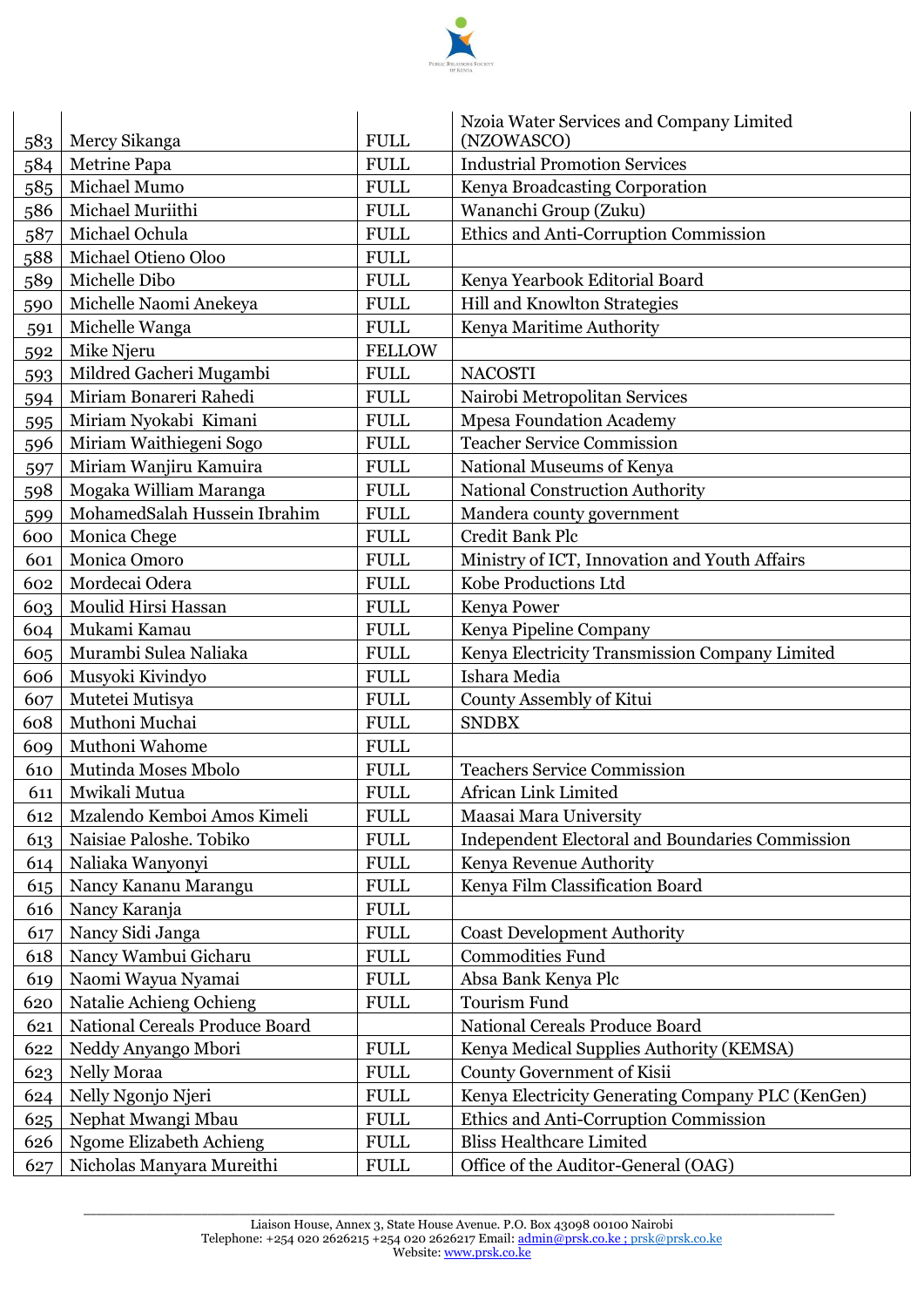

| 628 | Nicholas Simani           | <b>FULL</b>   | Consultant                                                   |
|-----|---------------------------|---------------|--------------------------------------------------------------|
| 629 | Nick Wachira              | <b>FULL</b>   | Oxygene Marketing and Communications Ltd                     |
| 630 | Nicky Jared Maobe         | <b>FULL</b>   | Kisii County Assembly                                        |
| 631 | Nicodemus Chisira Wesala  | <b>FULL</b>   | Kenya Medical Supplies Authority                             |
| 632 | Nicodemus Ochieng Odongo  | <b>FULL</b>   | <b>NHIF</b>                                                  |
| 633 | Nisha Van Hoek            | <b>FULL</b>   | <b>Advance PR and Marketing</b>                              |
| 634 | Njoki Muriithi            | <b>FULL</b>   | <b>Redhouse Group</b>                                        |
| 635 | Noel Amakobe Alubbe       | <b>FULL</b>   | The Judiciary                                                |
| 636 | Noella Mutanda            | <b>FULL</b>   | <b>Insurance Regulatory Authority</b>                        |
| 637 | Nooh Bashey               | <b>FULL</b>   | Ministry of ICT, Innovation and Youth Affairs                |
| 638 | Norman Mudibo             | <b>FULL</b>   | <b>Apex Porter Noveli</b>                                    |
| 639 | Novena Musyoka Nthunya    | <b>FULL</b>   | <b>Apex Porter Noveli</b>                                    |
| 640 | Nyagaka Nyakundi Hesborn  | <b>FULL</b>   | Kenya Bankers Association                                    |
| 641 | Okoth Obado               | <b>FULL</b>   | <b>Redhouse PR</b>                                           |
| 642 | Oluwafemi Samuel Falodun  | <b>FULL</b>   | <b>BHM</b> Group                                             |
| 643 | Onyino Ruth Brenda        | <b>FULL</b>   | National Government Constituencies Development Fund<br>Board |
| 644 | Osman Mohamed Adan        | <b>FULL</b>   | The Commission on Administrative Justice                     |
| 645 | Pamela Abonyo Okongo      | <b>FULL</b>   | Rongo University                                             |
| 646 | Pamela Jepkemei           | <b>FULL</b>   | Ethics and Anti-Corruption Commission                        |
| 647 | Pamela Lutta              | <b>FULL</b>   |                                                              |
| 648 | Pamela Vengi Muthui       | <b>FULL</b>   | East African Portland Cement Plc                             |
| 649 | Pancras Mutuma            | <b>FULL</b>   | AM Communication Ltd                                         |
| 650 | Patience Jelagat Chemjor  | <b>FULL</b>   | Oxygene Marketing and Communications Ltd                     |
| 651 | Patricia Chemutai Chelule | ${\rm FULL}$  |                                                              |
| 652 | Patricia Jepkoech Chebor  | <b>FULL</b>   | Nakuru Rural Water and Sanitation Company                    |
| 653 | Patricia Mbatia Macharia  | <b>FULL</b>   | <b>Game Change Marketing</b>                                 |
| 654 | Patricia Terer Ondeng     | ${\tt FULL}$  | Tourism Fund                                                 |
| 655 | Patricia Wanjiku Karau    | <b>FULL</b>   | <b>IPS</b> Kenya                                             |
| 656 | Patrick Kinyua            | <b>FULL</b>   | National Bank of Kenya                                       |
| 657 | Patrick Mwaura            | <b>FULL</b>   | <b>Redhouse PR</b>                                           |
| 658 | Patrick Okoyo Awino       | <b>FULL</b>   | <b>County Assembly of Kisumu</b>                             |
| 659 | Paul Joab Obat Oyier      | <b>FULL</b>   | The National Treasury                                        |
| 660 | Paul Kimanzi              | <b>FULL</b>   | Kenya Marine and Fisheries Research Institute                |
| 661 | Paul Mburu Jinaro         | <b>FULL</b>   | Kenya Wildlife Service                                       |
| 662 | Paul Mwirigi Muriungi     | <b>FULL</b>   | Capital One Group - Uganda                                   |
| 663 | Paul Ndirangu Muya        | <b>FULL</b>   | <b>Unclaimed Financial Assets Authority</b>                  |
| 664 | Paul Omondi Juma          | <b>FULL</b>   | Kenya Universities and Colleges Central Placement<br>Service |
| 665 | Paul Udoto                | <b>FULL</b>   | Kenya Wildlife Service                                       |
| 666 | Pauline Outa              | <b>FULL</b>   | Kaimosi Friends University College                           |
| 667 | Pauline Sarah Akuku       | <b>FULL</b>   | Nairobi City County Assembly                                 |
| 668 | Peggy Ochieng             | <b>FULL</b>   | Kenya Association of Manufacturers                           |
| 669 | Peris Wanjiku             | <b>FULL</b>   |                                                              |
| 670 | Persil Telewa             | <b>FULL</b>   |                                                              |
| 671 | Peter Gathu Ndung'u       | <b>FULL</b>   | Kenya Broadcasting Corporation                               |
|     |                           |               |                                                              |
| 672 | Peter Mutie               | <b>FELLOW</b> | Peterson Intergrated Comunications Limited                   |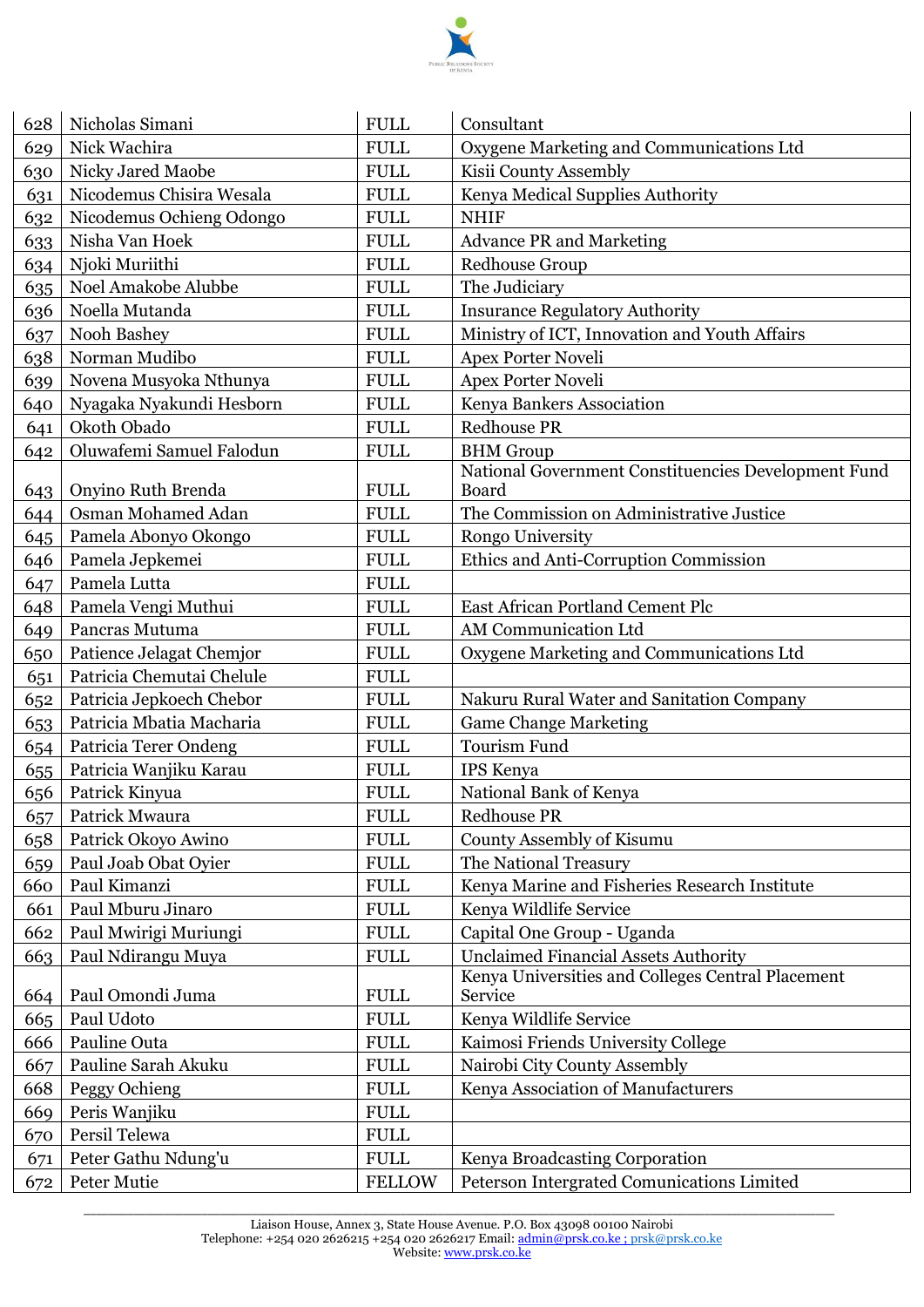

| 673 | Peter Mwaura                  | <b>FULL</b>     | <b>KCB Group PLC</b>                                           |
|-----|-------------------------------|-----------------|----------------------------------------------------------------|
| 674 | Peter Opiyo                   | <b>FULL</b>     | Office of the Auditor-General (OAG)                            |
| 675 | Peter Polycarp Ogendi Sitima  | <b>FULL</b>     | <b>NYS Institute of Business Studies</b>                       |
| 676 | Philip Mwembi                 | <b>FULL</b>     | <b>Engage BCW</b>                                              |
| 677 | Philip Nguitigu Wahome        | <b>FULL</b>     | MultiChoice Kenya Ltd                                          |
| 678 | Philip Waita Mukusya          | <b>FULL</b>     | Kenya Electricity Generating Company PLC (KenGen)              |
| 679 | Phillip M. Gachina            | <b>FULL</b>     | <b>AAR Healthcare Kenya</b>                                    |
| 680 | Phionalorna Nzikwa Mwandeje   | <b>FULL</b>     | Kenya Marine                                                   |
| 681 | Phoebe Gituku                 | <b>FULL</b>     |                                                                |
| 682 | Prof Juliet Wambui Macharia   | <b>FULL</b>     | Karatina University                                            |
| 683 | Prof Murej Mak'Ochieng        | ${\hbox{FULL}}$ | Multimedia University of Kenya                                 |
| 684 | Prof. Hellen Kiende Mberia    | <b>FULL</b>     | Jomo Kenyatta University of Agriculture and Technology         |
| 685 | Purity Akoth Obwar            | ${\hbox{FULL}}$ | Jmax Security Solution Limited                                 |
| 686 | Purity Karimi Njeru           | ${\tt FULL}$    | Salaries and Remuneration Commission                           |
| 687 | Purity Mawia Mutua            | <b>FULL</b>     | <b>Nuclear Power and Energy Agency</b>                         |
| 688 | Quinter Atieno Akumu          | <b>FULL</b>     | Self-Employed                                                  |
| 689 | Rahab Njeri Kihuni            | <b>FULL</b>     | Jopuka Logistics Limited                                       |
| 690 | Raphael Mworia                | <b>FULL</b>     | Kenya Electricity Transmission Company Limited                 |
| 691 | Rebecca Mueni Mutunga         | <b>FULL</b>     | Kenya National Highways Authority                              |
| 692 | Regina W Ayub                 | <b>FULL</b>     | Kenya Ports Authority                                          |
| 693 | Rejoice Gudu                  | <b>FULL</b>     | Jaramogi Oginga Odinga University of Science and<br>Technology |
| 694 | Reuben Omondi Otiende         | <b>FULL</b>     | Kenya Rural Roads Authority                                    |
| 695 | Rhoda Mueni Mbuvi             | <b>FULL</b>     | <b>National Irrigation Authority</b>                           |
| 696 | Richard Nyakundi Rori         | <b>FULL</b>     | <b>NSSF</b>                                                    |
| 697 | Richard Rahariniaina Kiplagat | <b>FULL</b>     | Africa Practice                                                |
| 698 | Rickson Wachira Nyambura      | <b>FULL</b>     |                                                                |
| 699 | Risper Lisa Akinyi            | <b>FULL</b>     | <b>Unclaimed Financial Assets Authority</b>                    |
| 700 | Rita Munyiva Mutuku           | <b>FULL</b>     | <b>Export Processing Zones Authority</b>                       |
| 701 | Robert Komu                   | <b>FULL</b>     | <b>Inter-Management Group Limited</b>                          |
| 702 | Robert Maina Ngunyi           | <b>FULL</b>     | The National Treasury                                          |
| 703 | Robert Mucangi Ndwiga         | <b>FULL</b>     | <b>Embu County Government</b>                                  |
| 704 | Robert Nyagah Mbaru           | <b>FULL</b>     | Apex Porter Novelli                                            |
| 705 | Robinson Moses Malemo         | <b>FULL</b>     | Kenya Airport Authority                                        |
| 706 | Rogers Wambua                 | <b>FULL</b>     | Christ is the Answer Ministries - CITAM                        |
| 707 | Roman Fondo Gona              | <b>FULL</b>     | Solian Limited                                                 |
| 708 | Ronald Ng'eno                 | <b>FULL</b>     | Commission on Revenue Allocation                               |
| 709 | Ronald Odanga                 | <b>FULL</b>     | <b>Council of Governors</b>                                    |
| 710 | Rose Chebet Kirior            | <b>FULL</b>     | Tourism Fund                                                   |
| 711 | Rose Chomba                   | <b>FULL</b>     | Tana Water Works Development Agency                            |
| 712 | Rose Kipyego                  | <b>FULL</b>     | Office of the Director of Public Prosecutions(ODPP)            |
| 713 | Rose Kwena                    | <b>FULL</b>     | The National Treasury                                          |
| 714 | Rose Muhoro                   | <b>FULL</b>     | Office of the Auditor-General (OAG)                            |
| 715 | Roselyn Khamala               | <b>FULL</b>     | The Judiciary                                                  |
|     |                               |                 | National Water Harvesting and Storage Authority                |
| 716 | Roselyne Awuor Owino          | <b>FULL</b>     | (NWHSA)                                                        |
| 717 | Rosemary Kavili               | <b>FULL</b>     | <b>Insurance Regulatory Authority</b>                          |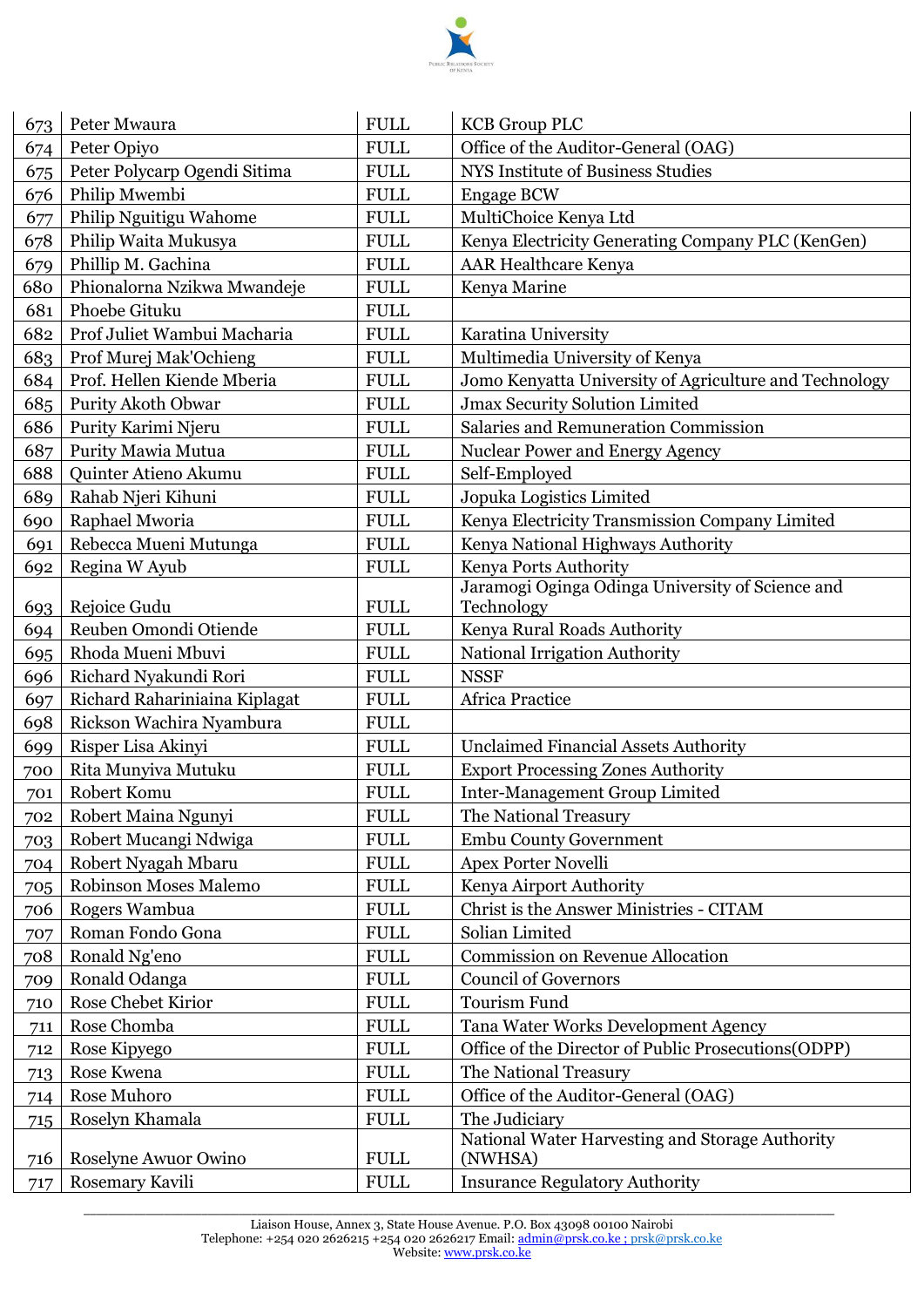

| 718 | Rosemary Wambui Kamau    | <b>FULL</b>   | Kenyatta International Convention Centre                                       |
|-----|--------------------------|---------------|--------------------------------------------------------------------------------|
| 719 | Rosemary Wangui Wairia   | <b>FULL</b>   | Kenya Roads Board                                                              |
| 720 | Ruth Githaiga            | <b>FULL</b>   | Kenya School of Law                                                            |
| 721 | Ruth Jepngetich Kimutai  | <b>FULL</b>   |                                                                                |
| 722 | Ruth Kerubo Mombo        | <b>FULL</b>   | Kenya Institute of Curriculum Development                                      |
| 723 | Ruth Musembi             | <b>FELLOW</b> | SealComm Consulting                                                            |
| 724 | Ruth Nduta               | <b>FULL</b>   | Siginon Group                                                                  |
| 725 | Ruth Olendo - Chitwa     | <b>FULL</b>   | <b>Federation of Kenya Employers</b>                                           |
| 726 | Ruth Wanjiru Mukui       | <b>FULL</b>   |                                                                                |
| 727 | Ruth Waruhiu             | <b>FULL</b>   | <b>Trans Business Machine Limited</b>                                          |
| 728 | Salim Juma               | <b>FULL</b>   | <b>County Assembly of Mombasa</b>                                              |
| 729 | Sally Kahiu              | <b>FULL</b>   | Kenya Association of Manufacturers                                             |
| 730 | Salome Gathoni           | <b>FULL</b>   | AIC Kijabe Hospital                                                            |
| 731 | Sammy Kimutai Cheboi     | <b>FULL</b>   | <b>Commission of Administrative Justice</b>                                    |
| 732 | Sammy Ltapipi Lekula     | <b>FULL</b>   | Samburu County Government                                                      |
| 733 | Sammy Mwangi             | <b>FULL</b>   | <b>Engage BCW</b>                                                              |
| 734 | Samuel Gathigi Kamuyu    | <b>FULL</b>   | Deloitte Limited                                                               |
| 735 | Samuel Karanja           | <b>FULL</b>   | Hill and Knowlton Strategies                                                   |
| 736 | Samuel Mutahi            | <b>FULL</b>   | Kenya Airport Authority                                                        |
| 737 | Samwel Irungu Kimani     | <b>FULL</b>   | National Environment Management Authority (NEMA)                               |
| 738 | Samwel Kumba             | <b>FULL</b>   | Kenya School of Government                                                     |
| 739 | Sarah Moraa Gitamo       | <b>FULL</b>   | <b>KEFRI</b>                                                                   |
| 740 | Sarah Muthoni Gacii      | <b>FULL</b>   | Kenya Industrial Research and Development Institute<br>(KIRDI)                 |
| 741 | Sarah Njeri Mwangi       | <b>FULL</b>   | <b>Twaweza East Africa</b>                                                     |
| 742 | Saumu Asbaha             | <b>FULL</b>   | National Police Service Commission                                             |
| 743 | Sebastian Mwalili Peter  | <b>FULL</b>   | Kenya Institute of Supplies Management                                         |
| 744 | Sebastian Susan Gathigia | ${\rm FULL}$  | The County Assembly of Nyeri                                                   |
| 745 | Shabanji Opukah          | <b>FELLOW</b> |                                                                                |
| 746 | Shanyulah Kevin Okech    | <b>FULL</b>   | <b>Avant Communications Limited</b>                                            |
| 747 | Sharon Atieno Otieno     | <b>FULL</b>   | <b>National Construction Authority</b>                                         |
| 748 | Sharon Linda Aguko       | <b>FULL</b>   | DKH - Regional Office Nairobi                                                  |
| 749 | Sharon Mbaya             | <b>FULL</b>   | Kansas to Kenya                                                                |
| 750 | Sharon Mwelu Kyungu      | <b>FULL</b>   |                                                                                |
| 751 | Sharon Sitienei          | <b>FULL</b>   | Kenya Electricity Transmission Company Limited                                 |
| 752 | Sharon Yiapoto Toriki    | <b>FULL</b>   |                                                                                |
| 753 | Sheila Aduvagah          | <b>FULL</b>   | Kenya Revenue Authority                                                        |
| 754 | Shirley Odongo           | <b>FULL</b>   | <b>Water Resources Authority</b>                                               |
| 755 | Simon Kiraithe Njagi     | <b>FULL</b>   | <b>Teacher Service Commission</b>                                              |
| 756 | Simon Mung'athia Ithai   | <b>FULL</b>   | Kenyatta National Hospital                                                     |
| 757 | Simon Mwangi Muita       | <b>FULL</b>   | National Authority for the Campaign Against Alcohol and<br>Drug Abuse (NACADA) |
| 758 | Sophie Adhiambo Otieno   | <b>FULL</b>   | Mellah Bridal                                                                  |
| 759 | Sophie Okova Kagia       | <b>FULL</b>   | Kenya Power                                                                    |
| 760 | <b>Stacey Kwamboka</b>   | <b>FULL</b>   | Edelman PR                                                                     |
| 761 | <b>Stacy Too</b>         | <b>FULL</b>   | New KCC Limited                                                                |
| 762 | Stella Josiah            | <b>FULL</b>   |                                                                                |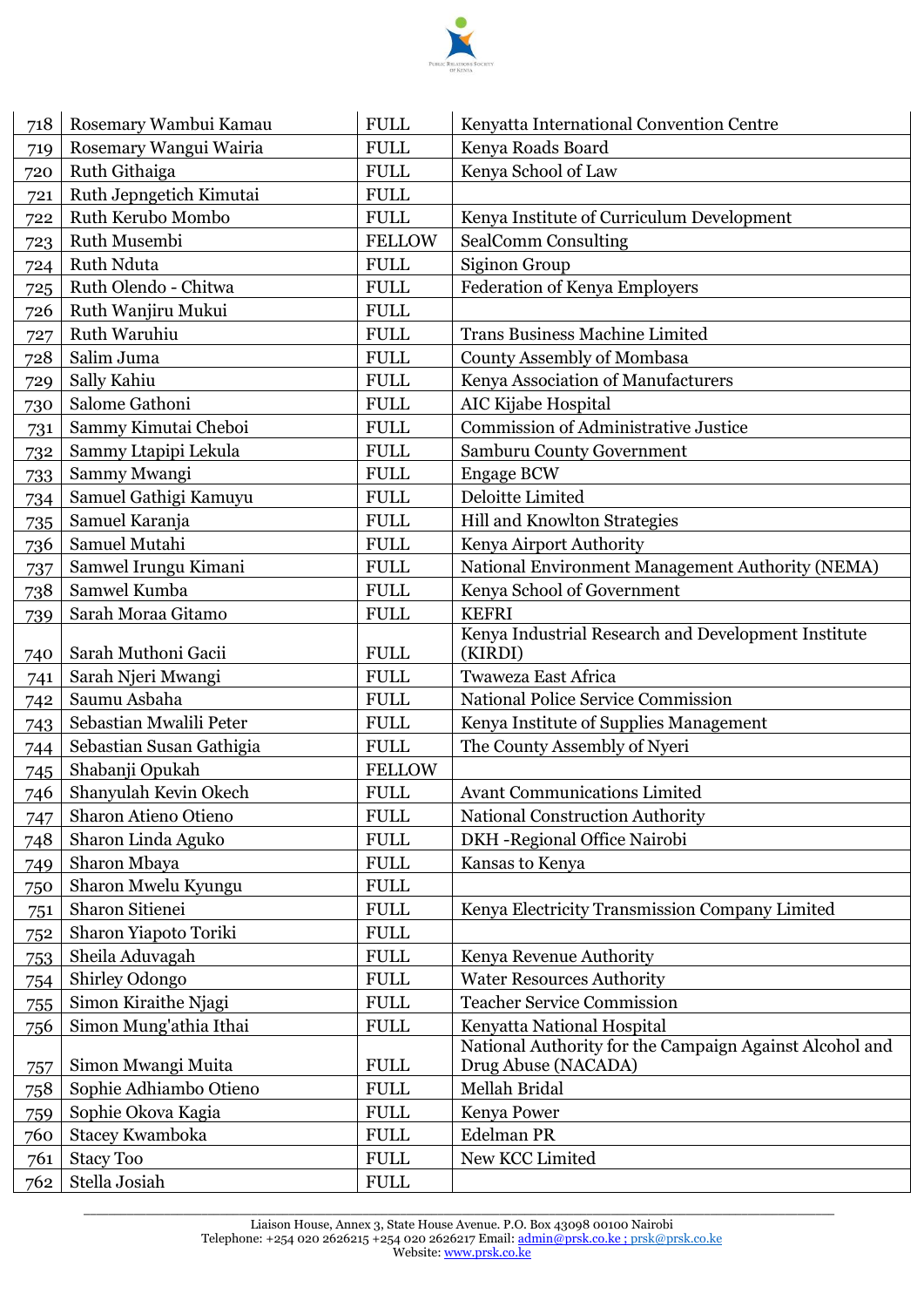

| 763 | Stella Kagendo Ndwiga Ndung'u | <b>FULL</b>   | Kenya Utalii College                                   |
|-----|-------------------------------|---------------|--------------------------------------------------------|
| 764 | Stella Kiguta-Ng'ang'a        | <b>FULL</b>   | <b>Brand Essence Public Relations</b>                  |
| 765 | Stella Kirigo Mitine          | <b>FULL</b>   | Kenya Revenue Authority                                |
| 766 | Stephanie Gakuo               | <b>FULL</b>   | Revita Africa Ltd                                      |
| 767 | Stephen Nthiga                | <b>FULL</b>   | Kenya Export Promotion and Branding Agency             |
| 768 | Stephen Otieno Wangaji        | <b>FELLOW</b> | Office of the Controller of Budget                     |
| 769 | Stephen S. G. Ingabo          | <b>FULL</b>   | National Council for Population Development            |
| 770 | Suleiman Mohamed Hassan       | <b>FULL</b>   | <b>AU/UN Information Support Team</b>                  |
| 771 | Sultan Amri                   | <b>FULL</b>   |                                                        |
| 772 | Susan Mumbi Nderitu           | <b>FULL</b>   | <b>Avant Communications Limited</b>                    |
| 773 | Susan Wanjeri Kabui           | <b>FULL</b>   | <b>Public Procurement Regulatory Authority</b>         |
| 774 | Susan Wanjiku Kamau           | <b>FULL</b>   | <b>Ogilvy Public Relations</b>                         |
| 775 | Swaleh Shaaban Muninzwa       | <b>FULL</b>   | Safaricom PLC                                          |
| 776 | Sylvia Mwago Gene             | <b>FULL</b>   | Kenya Investment Authority                             |
| 777 | Sylvia Njeri Karimi           | <b>FULL</b>   | Kenya Reinsurance Corporation                          |
| 778 | Sylvia Nyambura Kamamia       | <b>FULL</b>   | Nyandarua County Government                            |
| 779 | Sylviah Luseno                | <b>FULL</b>   | TBWA-Redhouse Group                                    |
| 780 | Tabitha Gathurai Lynn         | <b>FULL</b>   | <b>Teachers Service Commission</b>                     |
| 781 | Tabitha Ndunge Mutemi         | <b>FULL</b>   | Independent Electoral and Boundaries Commission        |
| 782 | Teresa Ochino                 | <b>FULL</b>   | NTU International                                      |
| 783 | Teresse Nduku                 | <b>FULL</b>   | Kenya Electricity Generating Company PLC (KenGen)      |
| 784 | Terryanne Chebet              | <b>FULL</b>   | Scarlet Digital                                        |
| 785 | Theophil Kipoma               | <b>FULL</b>   | Mombasa County Public Service Board                    |
| 786 | Thomas Njenga                 | <b>FULL</b>   | Vivo Energy Kenya                                      |
| 787 | <b>Timothy Musunza</b>        | <b>FULL</b>   | Prowess Media Associates Limited                       |
| 788 | Tracy Chepkemoi Keter         | <b>FULL</b>   | Energy and Petroleum Regulatory Authority (EPRA)       |
| 789 | Trizer Wawuda Mwanyika        | <b>FULL</b>   |                                                        |
| 790 | Tumpeyo Baari                 | <b>FULL</b>   | <b>National Treasury</b>                               |
| 791 | Tunde Daniel Ogundipe         | <b>FULL</b>   |                                                        |
| 792 | Turi Nguru                    | <b>FULL</b>   | <b>BSD</b> Group                                       |
| 793 | Umi Omollo                    | <b>FULL</b>   |                                                        |
| 794 | Vallerie Khamati              | <b>FULL</b>   | Possibilities Africa                                   |
| 795 | Verah Shawiza                 | <b>FULL</b>   | Tim-Sky Media Services                                 |
| 796 | Veronica Agiron               | <b>FULL</b>   | <b>Parliamentary Service Commission</b>                |
| 797 | Veronica Mueni                | <b>FULL</b>   | Willfreight Express Cargo Services                     |
| 798 | Victor Muya Irungu            | <b>FULL</b>   | Yolanda Tavares Public Relations (YTPR)                |
| 799 | Victoria Miguda               | <b>FULL</b>   | <b>AVID PR</b>                                         |
| 800 | Victoria Nyamunga             | <b>FULL</b>   | <b>Invigorate Strategies</b>                           |
| 801 | Vincent Onyango Ogilo         | <b>FULL</b>   | Nairobi City Water and Sewerage Co Ltd                 |
| 802 | Violet Nkatha Riungu          | <b>FULL</b>   | <b>Terracotta Moon Agency</b>                          |
| 803 | Virginia Waruguru Gikori      | <b>FULL</b>   | ZEP-RE (PTA Reinsurance Company)                       |
| 804 | Vivienne Atieno               | <b>FULL</b>   | LafargeHolcim                                          |
| 805 | Wageni Kimani- Wambaa         | <b>FULL</b>   | Kenya Revenue Authority                                |
| 806 | Waithera Mwai                 | <b>FULL</b>   | <b>East African Breweries Plc</b>                      |
| 807 | Wangari Githii                | <b>FULL</b>   | Rural Electrification and Renewable Energy Corporation |
| 808 | Wangechi Wahome               | <b>FULL</b>   | <b>Ogilvy Public Relations</b>                         |